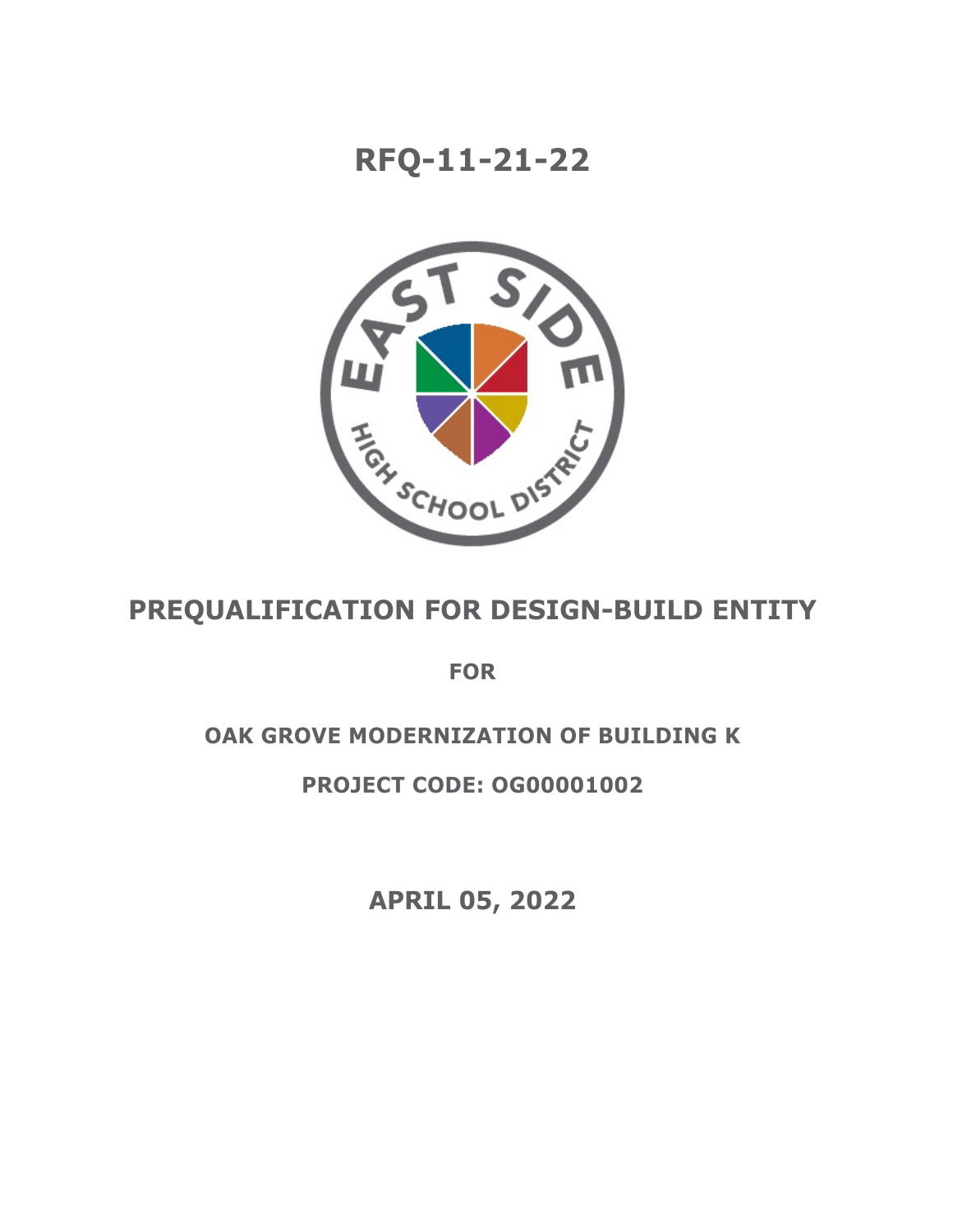## **TABLE OF CONTENTS**

- SECTION I. INTRODUCTION
- SECTION II. PROJECT BRIEF
- SECTION III. TIMELINE/SCHEDULE AND EVALUATION
- SECTION IV. GENERAL CONDITIONS
- SECTION V. INSTRUCTIONS FOR SUBMITTAL OF STATEMENT OF QUALIFICATION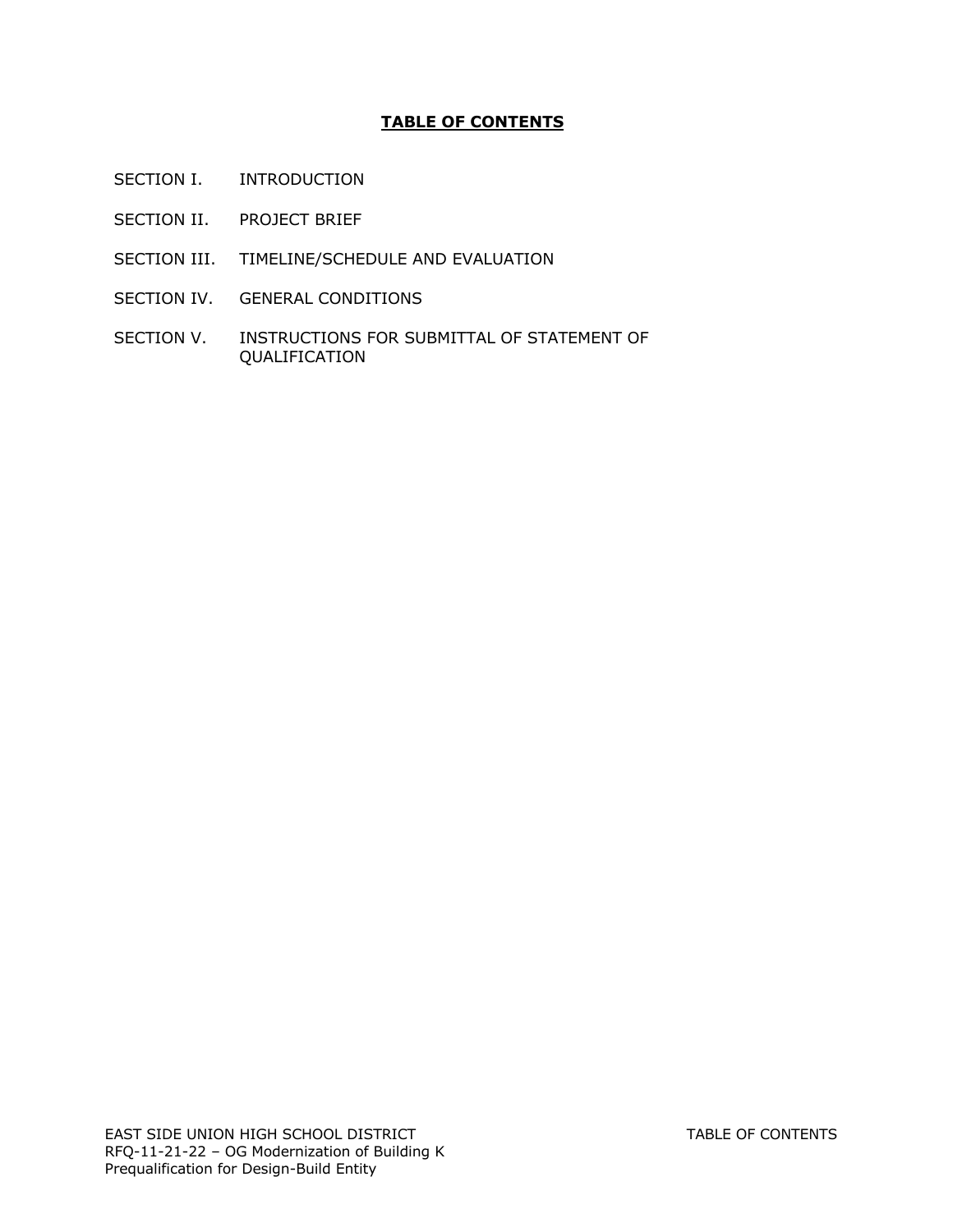## **Prequalification for Design-Build Entity Oak Grove Modernization of Building K RFQ-11-21-22**

#### *I. INTRODUCTION*

East Side Union High School District ("District"), established in 1950, serves over 24,000 students in grades 9-12 at 12 comprehensive high schools, five alternative education sites, seven child development centers, and six independent charter schools. The District offers a robust career technical education program through its magnet programs, California Academies, and an ROP JPA. The Adult Education Program serves an additional 8,100 students. The District has the fourth largest high school enrollment in the State and the largest in Northern California.

Located in the City of San Jose, Santa Clara County (Silicon Valley), the District encompasses 180 square miles, which geographically parallels approximately 14 miles of the East Foothills of the Valley. Within the East Side community of San Jose, there are approximately 161,092 households with a population of 574,502 residents. Seven feeder elementary districts send students to the District. The equitable community of this urban school district prides itself on its ethnic and cultural diversity. It is considered an ideal community because of its appealing climate, geographical location, and proximity to cultural centers and numerous institutions of higher learning.

#### **Proposition 39 Measures G, E, I, and Z**

In 2002, voters in the District approved Bond **Measure G** in the amount of \$298 million for the purpose of modernizing existing school facilities and building new facilities to support the changing needs of K-12 education in the District. A substantial portfolio of projects has been completed under Measure G with seven active projects to be completed.

In 2008, voters in the District approved Bond **Measure E** in the amount of \$349 million for the purpose of continuing the modernization of existing school facilities and building of new facilities to support the changing needs of K-12 education in the District. To date, over 100 Measure E projects have been completed with 36 active projects to be completed.

In 2012, voters in the District approved Bond **Measure I** in the amount of \$120 million for the purpose of continuing the modernization of existing school facilities and building of new facilities to support the changing needs of K-12 education in the District. To date, over 44 Measure I projects have been completed with 38 active projects to be completed.

In 2016, voters in the District approved Bond **Measure Z** in the amount of \$510 million for the purpose of continuing the modernization of existing school facilities and building of new facilities to support the changing needs of K-12 education in the District. Measure Z is the most current Bond Measure with 29 active projects to be completed and four projects still in design.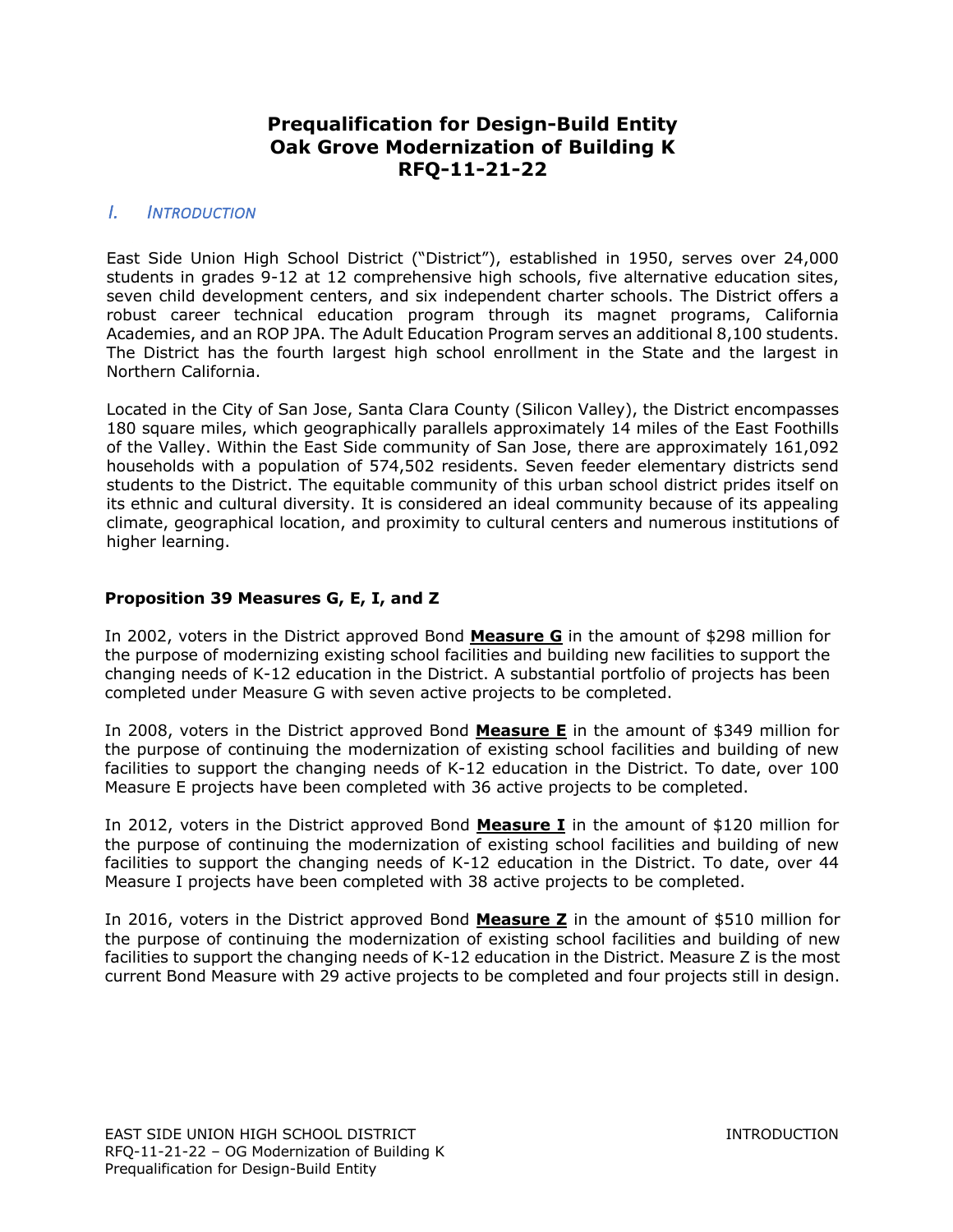## *II. PROJECT BRIEF*

The District is seeking to prequalify Design-Build Entities ("DBEs") or design-build teams to submit Statement of Qualification ("SOQ") for the design and construction of the District's **Oak Grove Modernization of Building K Project** ("Project"), in accordance with Education Code section 17250.10 et seq. The top three DBE Respondents ("Respondents") that have been prequalified by the District in response to this Request for Qualifications ("RFQ") will be eligible to submit proposals in response to the District's subsequent Request for Proposals ("RFP") for the Project. The District's performance specifications, which the selected DBE must adhere to in delivering the Project, will be made available to the prequalified Respondents at the RFP stage.

The DBE must be appropriately licensed and registered in the State of California for architectural, engineering, and construction services as needed to complete the Project. In addition, the selected DBE shall have experience with both design and construction of publicschool facilities and in working with the Office of Public School Construction ("OPSC"), the Division of the State Architect ("DSA"), and Title 24 of the California Code of Regulations.

The DBE must be registered with the Department of Industrial Relations ("DIR") as required by law. The selected DBE will be required to comply with the Labor Code prevailing wage requirements and the District's bonding and insurance requirements. The DBE shall be required to work cooperatively with District staff, the Board of Education, all other technical consultants, the bridging architect, the project inspector, and any program and/or construction manager, retained by the District for the Project, Citizens' Bond Oversight Committee ("CBOC"), other District committees, and the community to facilitate timely and professional completion of the Project.

The selected DBE and its subcontractors shall comply with all applicable federal, state and local laws regarding COVID-19, including Vaccination and Testing Requirements.

#### *PROJECT BACKGROUND*

The Project is initiated for the improvements of Building K and surrounding areas to upgrade the kitchen, servery, and dining facility at Oak Grove High School. The overall design will provide a contemporary and functional space where services, learning, and positive social interaction occur at Oak Grove High School. The new dining facility will fulfill several campus objectives such as providing an environment where events can be staged, and where students can gather informally outside of the classroom. The indoor/outdoor experience will provide space for varied functions and groups and will need to maintain a comfortable scale in all configurations. It will support dining areas, student activities, and presentations. The site's unique proximities allow an inviting transition of unobstructed flow of indoor/outdoor spaces providing a seamless experience to/from the servery, dining facility, and outdoor seating.

#### *ESTIMATED COST*

The expected cost of the Project, inclusive of all design and construction phase services as described above, is estimated to be **\$13,750,000.00**.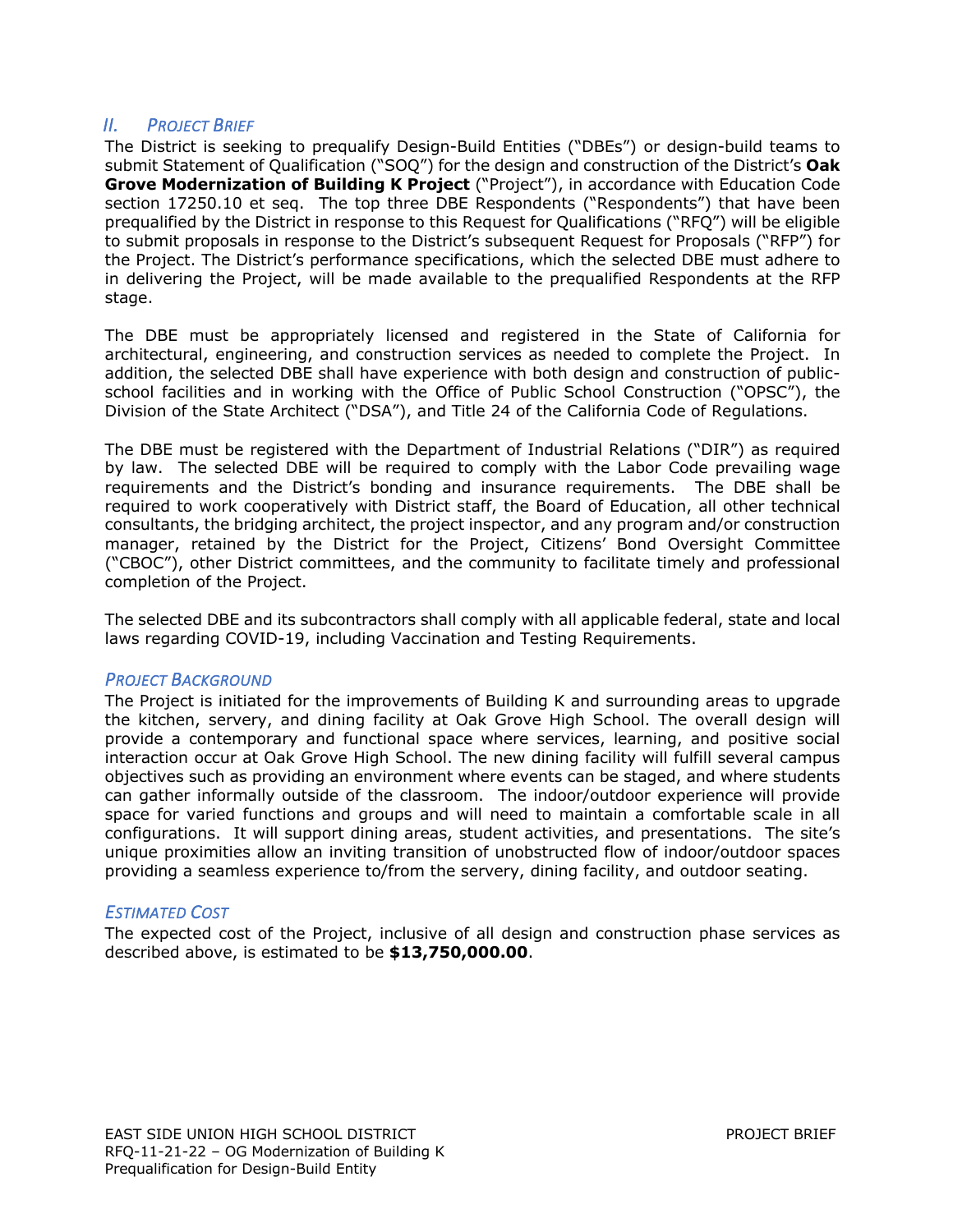#### *ESTIMATED PROJECT DURATION*

The contract duration is estimated to be **942 calendar days** but will be established in the RFP. Liquidated damages will apply to late completion and the amount of the liquidated damages will be set in the RFP.

The campus will be occupied during the design and construction of this project.

#### *PROJECT LABOR AGREEMENT*

This project will be completed under the District's [Project Labor Agreement \(PLA\).](http://thebond.esuhsd.org/wp-content/uploads/2020/10/PLA-Binder.pdf)

#### *BRIDGING/CRITERIA ARCHITECT*

The District has engaged JK Architecture Engineering as its architectural firm to assist in the development of design criteria documents specific to the Project. Accordingly, JK Architecture Engineering shall not be eligible to participate with any Respondents. Any Respondents proposing JK Architecture Engineering, or any individual affiliated with JK Architecture Engineering for this project, as part of its design team will be considered nonresponsive and grounds for disqualification. (See Board Bylaw 9270 - Link below) Conflict of Interest, identifying other conflict-of-interest prohibitions on participating as part of a Respondent.

http://go.boarddocs.com/ca/esuhsd/Board.nsf/goto?open&id=BFAU5Q76EBA4

#### *STIPEND*

A \$7,500 stipend will be paid to the Respondents who complete the entire RFQ and RFP process, but who are not selected for award of contract.

[REMAINDER OF PAGE INTENTIONALLY LEFT BLANK]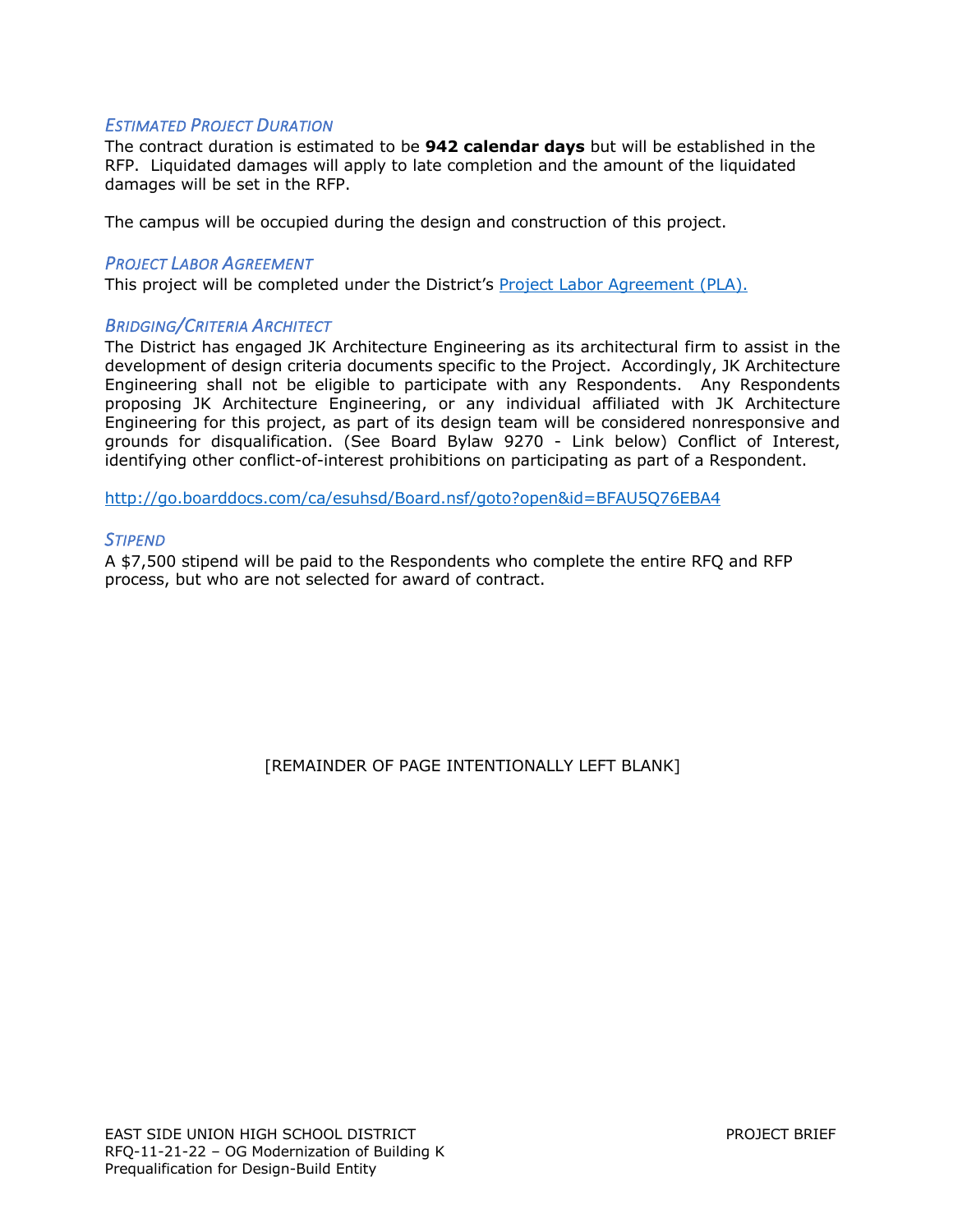## *III. TIMELINE/SCHEDULE AND EVALUATION*

## *A. RFQ Schedule*

The District anticipates the general schedule/milestones below; however, this is not a schedule-based contract. These dates are estimates and may change.

| <b>ACTION ITEM/DESCRIPTION</b>                         | <b>SCHEDULE</b>           |
|--------------------------------------------------------|---------------------------|
| Release of RFQ                                         | April 05, 2022            |
| Request for Information Due                            | April 19, 2022 at 2:00 PM |
| Last Day for District to issue any addenda             | April 21, 2022 at 2:00 PM |
| SOQ DUE**                                              | April 27, 2022 at 2:00 PM |
| Notice to Prequalified Respondents                     | Week of May 09, 2022      |
| Anticipated Release of RFP to Prequalified Respondents | Late May 2022             |

*\*\*Oral, telegraphic, facsimile, telephone, or email SOQs will not be accepted. SOQs received after this date and time will not be accepted.*

| <b>ANTICIPATED RFP TIMELINE</b>                        |                           |
|--------------------------------------------------------|---------------------------|
| Anticipated Release of RFP to Prequalified Respondents | Week of May 30, 2022      |
| 1 <sup>st</sup> Confidential Meeting                   | Week of June 20, 2022     |
| 2 <sup>nd</sup> Confidential Meeting                   | Week of July 11, 2022     |
| 3rd Confidential Meeting                               | Week of August 01, 2022   |
| <b>RFP DUE</b>                                         | Week of August 22, 2022   |
| <b>DBE Presentations</b>                               | Week of September 6, 2022 |
| Anticipated Board Award                                | October 2022              |

[REMAINDER OF PAGE INTENTIONALLY LEFT BLANK]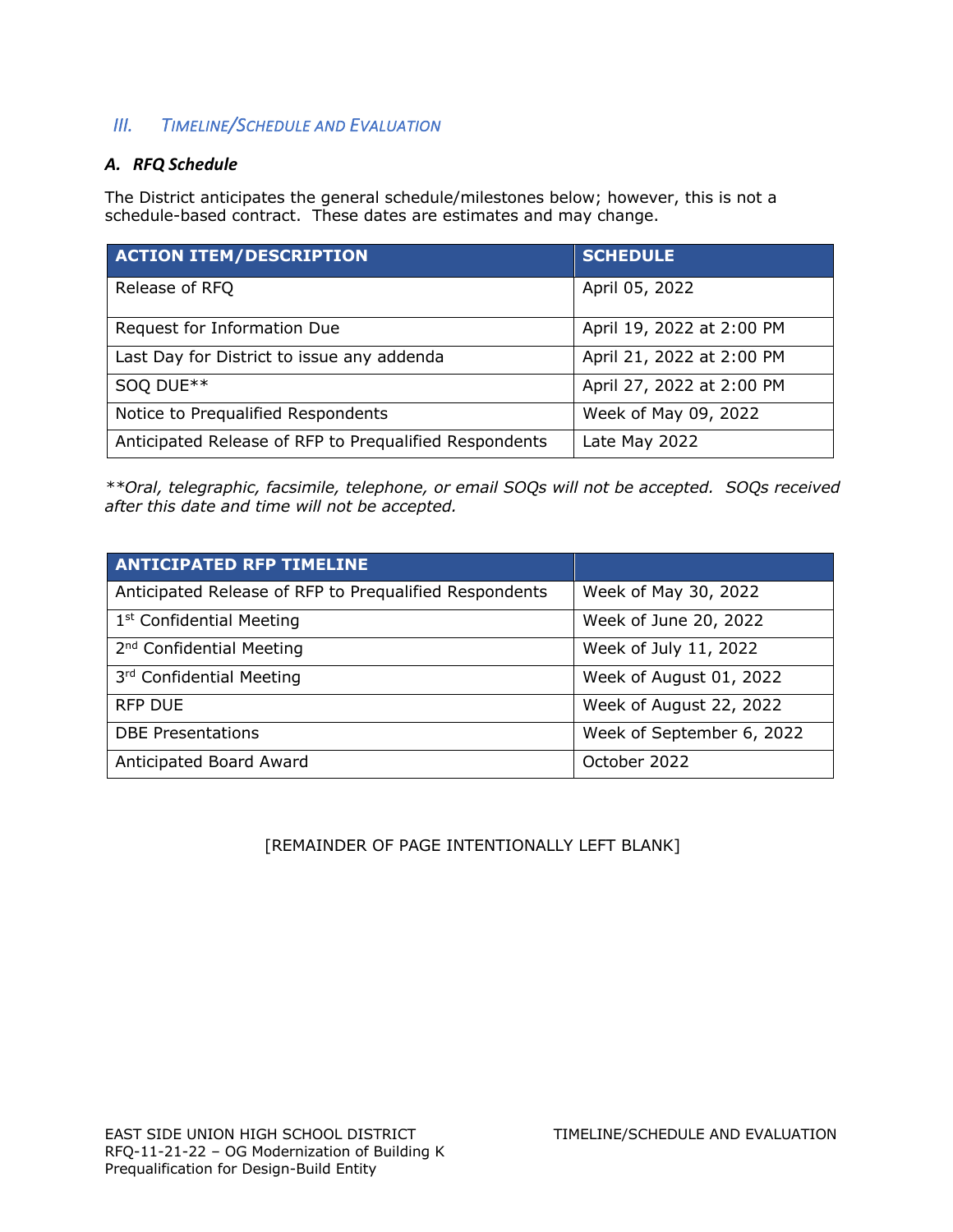## *B. Selection Criteria*

Statement of Qualifications will be evaluated under the following factors and score weight:

| <b>FACTOR</b>                          | <b>DESCRIPTION</b>                                                                                                                       | <b>WEIGHT</b> |
|----------------------------------------|------------------------------------------------------------------------------------------------------------------------------------------|---------------|
| Design Experience &<br>Expertise       | Design-Build Architect must have sufficient<br>experience and expertise to design the project<br>that is being requested                 | 30            |
| Construction<br>Experience & Expertise | Design-Build Contractor must have sufficient<br>experience and expertise that matches the project<br>description                         | 40            |
| Safety Record                          | Design-Build Contractor will include their safety<br>record performed on past projects                                                   | 10            |
| Skilled and Trained<br>Labor Force     | Design-Build contractor must demonstrate their<br>ability to meet the requirements of AB 1358 for<br>Skilled and Trained Labor Force     | 10            |
| Violations and/or<br>disputes          | Design-Build team must list any violations and/or<br>disputes that any of their team members may<br>have been or are being involved with | 10            |
|                                        | <b>MAXIMUM SCORE: 100 Points</b>                                                                                                         |               |

## [REMAINDER OF PAGE INTENTIONALLY LEFT BLA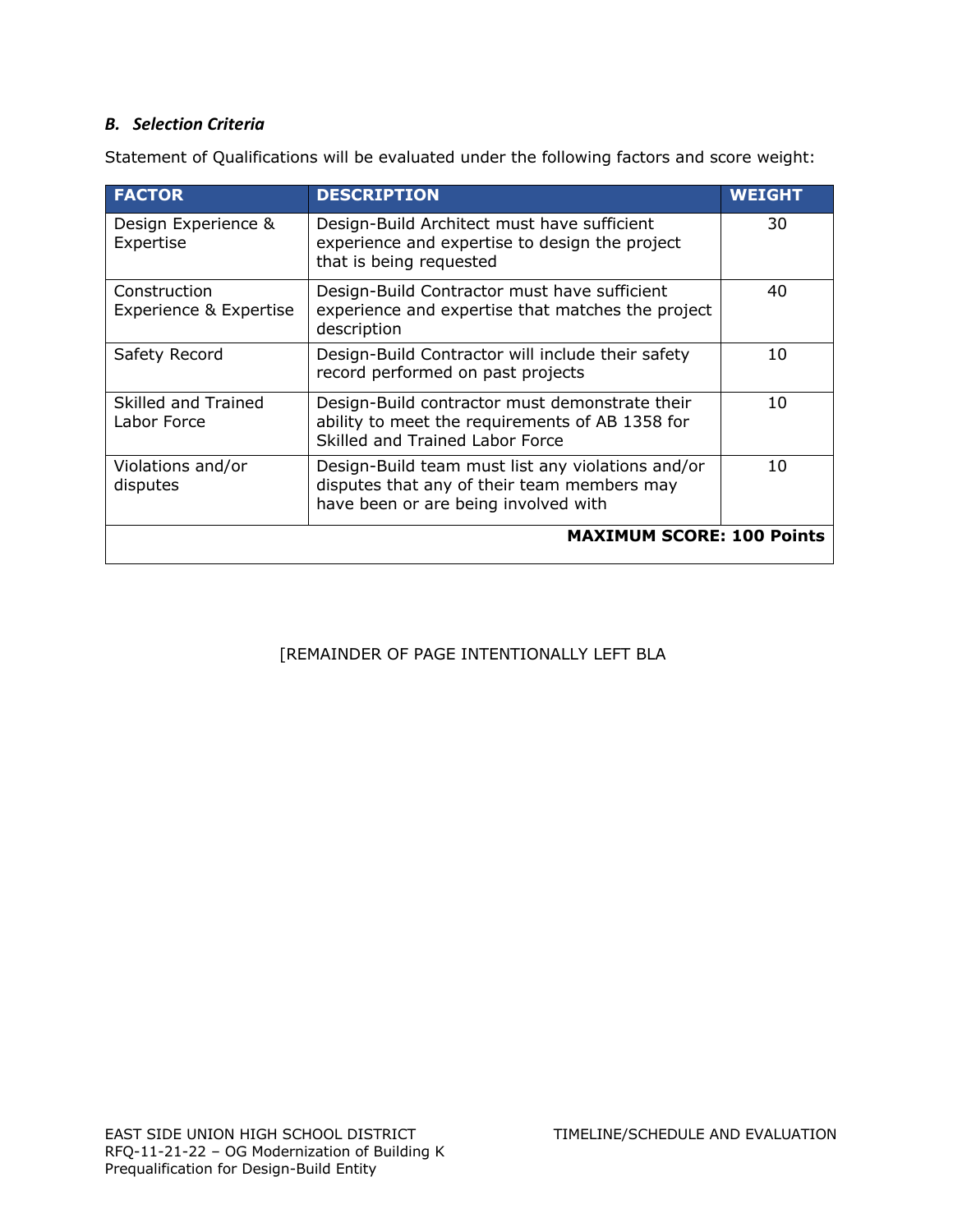## *IV. GENERAL CONDITIONS*

#### *A. Design-Build Procurement Process*

Pursuant to Education Code section 17250.25, procurement of a DBE will follow two (2) phases:

- 1. Phase 1: Prequalification The District incorporates by reference the prequalification application and evaluation system through PlanetBids.com. All contractors and Mechanical, Electrical, and Plumbing ("MEP") subcontractors are required to be prequalified pursuant to the District's prequalification requirements, per PCC 20111.6. In this RFQ, the District is requesting SOQs based on the significant factors the District reasonably expects to consider in evaluating qualifications identified in Section V (Instructions for Submittal of SOQS) below.
- 2. Phase 2: Design-Build Competition The District will issue an RFP, inviting the top three prequalified Respondents to submit competitive proposals for the Project. The District will use a best value selection method for evaluating proposals. The procedure for final selection will be as follows:
	- a. The District may, at its discretion, request proposal revisions and hold discussions and negotiations with responsive proposers. The RFP will define applicable procedures to ensure that discussions or negotiations are conducted in good faith.
	- b. The District will rank responsive proposers based on a determination of value provided but shall not be required to rank more than three (3) proposers.
	- c. The District will evaluate responsive proposals using only the criteria and selection procedures specifically identified in the RFP.
	- d. The District will award the contract, if at all, to the responsible DBE whose proposal is determined by the District to be the best value.

Per District Policy, any person or entity that has performed or is performing services for District relating to the solicitation of this design-build project will not be eligible to submit as a designbuild entity or join a design-build team.

If applicable, Respondents who are submitting a SOQ to the District must indicate deviations in a separate specification sheet attached to the SOQ.

In the event of any conflicts or ambiguities between these instructions and State or Federal laws, regulations or rules, then the latter shall prevail.

#### *B. Request for Information*

Any explanation requested by the Respondents regarding the meaning or interpretation of this RFQ must be submitted via PlanetBids.com. Oral explanations or instructions will not be binding. In the interest of fairness and an open process, the District will furnish information concerning this RFQ with an addendum via PlanetBids.com.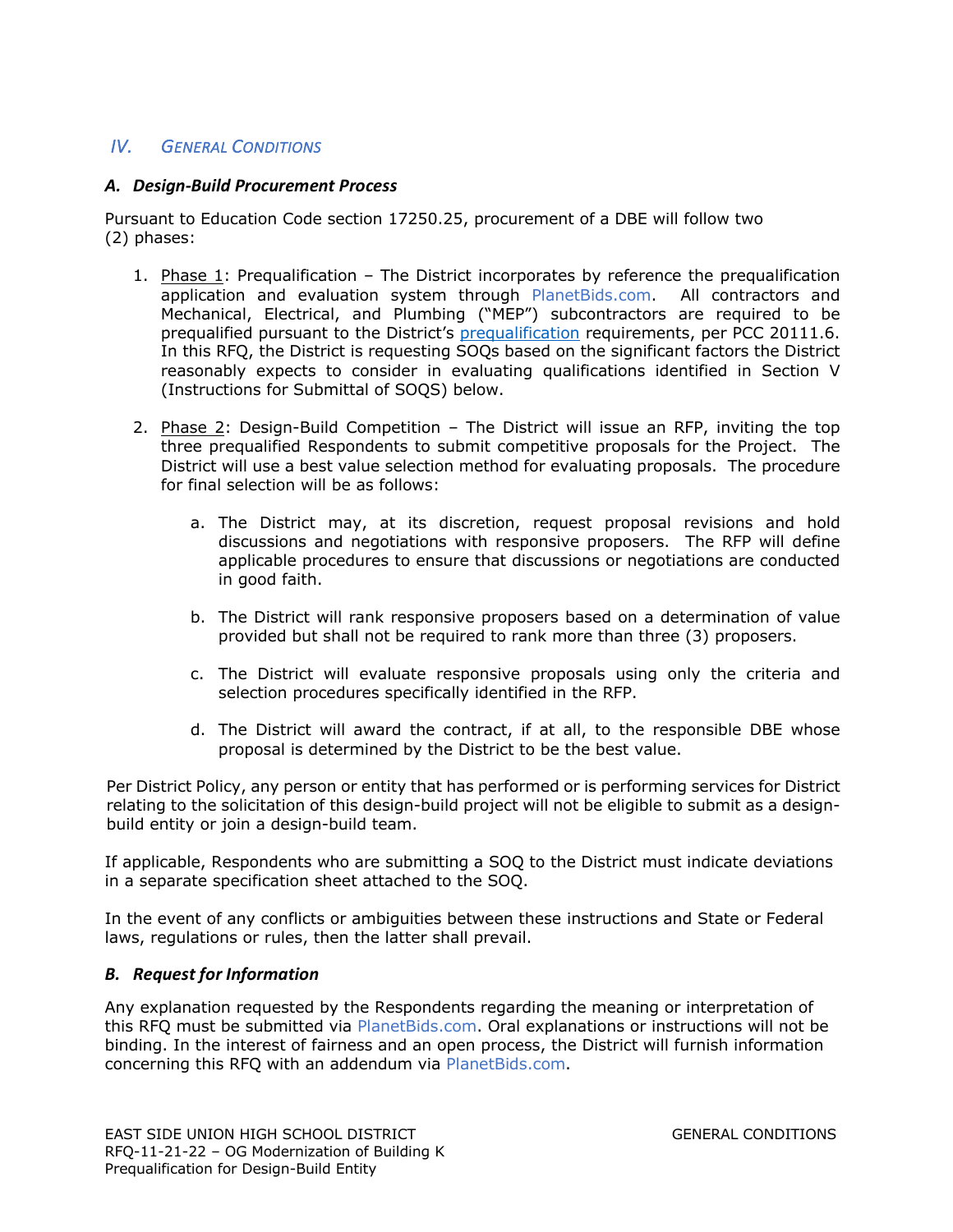## *C. Full Opportunity*

The District hereby affirmatively ensures that all Respondents including Disadvantaged Business Enterprises ("DBE"), Small Local Business Enterprise ("SLBE"), Small Emerging Local Business Enterprise ("SELBE"), and Disabled Veterans Business Enterprise ("DVBE") firms shall be afforded full opportunity to submit qualifications in response to this RFQ and will not be discriminated against on the basis of race, color, national origin, ancestry, disability, gender, transgender status, political affiliation, or religion in any consideration leading to the award of contract.

### *D. Limitations*

This RFQ is neither a formal request for proposal, nor an offer by the District to contract with any party responding to this RFQ. The District reserves the right to add additional prequalified Respondents for consideration after distribution of this RFQ. All decisions concerning selection of the DBE will be made in the best interest of the District. The issuing of a subsequent RFP and awarding of the contract pursuant to the subsequent RFP, if at all, is at the sole discretion of the District.

The District makes no representation that participation in this RFQ process will lead to an award of contract or any consideration whatsoever. The District shall in no event be responsible for the cost of preparing any SOQ or other response to this RFQ.

SOQs are not public records and are not open to public inspection. All information provided will be kept confidential to the extent permitted by law. The contents, however, may be disclosed to third parties for purpose of verification or investigation. State law requires that the names of Respondents applying for prequalification status shall be public records subject to disclosure.

### *E. Restrictions on Lobbying and Contacts*

From the period beginning on the date of the issuance of this RFQ and ending on the date of the award of the contract, no person, or entity submitting in response to this RFQ, nor any officer, employee, representative, agent, or consultant representing such a person or entity shall contact through any means or engage in any discussion regarding this RFQ, the evaluation or selection process/or the award of the contract with any member of the District, Board of Education, selection members, or any member of the CBOC. Any such contact shall be grounds for disqualification of the Respondent submitting a SOQ.

## *F. Final Determination*

Prequalification is at the sole discretion of the District. The District reserves the right to waive any irregularities, informalities, and omissions in the information contained in any SOQ, reject any SOQs, and to make all final determinations. The District further reserves the right to suspend or rescind prequalification at any time based on subsequently learned information.

Each SOQ must be certified under penalty of perjury. If any information provided by a respondent becomes inaccurate, the respondent must immediately notify District and provide updated, accurate information in writing, under penalty of perjury.

Incomplete SOQs will be considered nonresponsive and grounds for disqualification. The District retains the sole discretion to determine issues of compliance and to determine whether a respondent is responsive and qualified.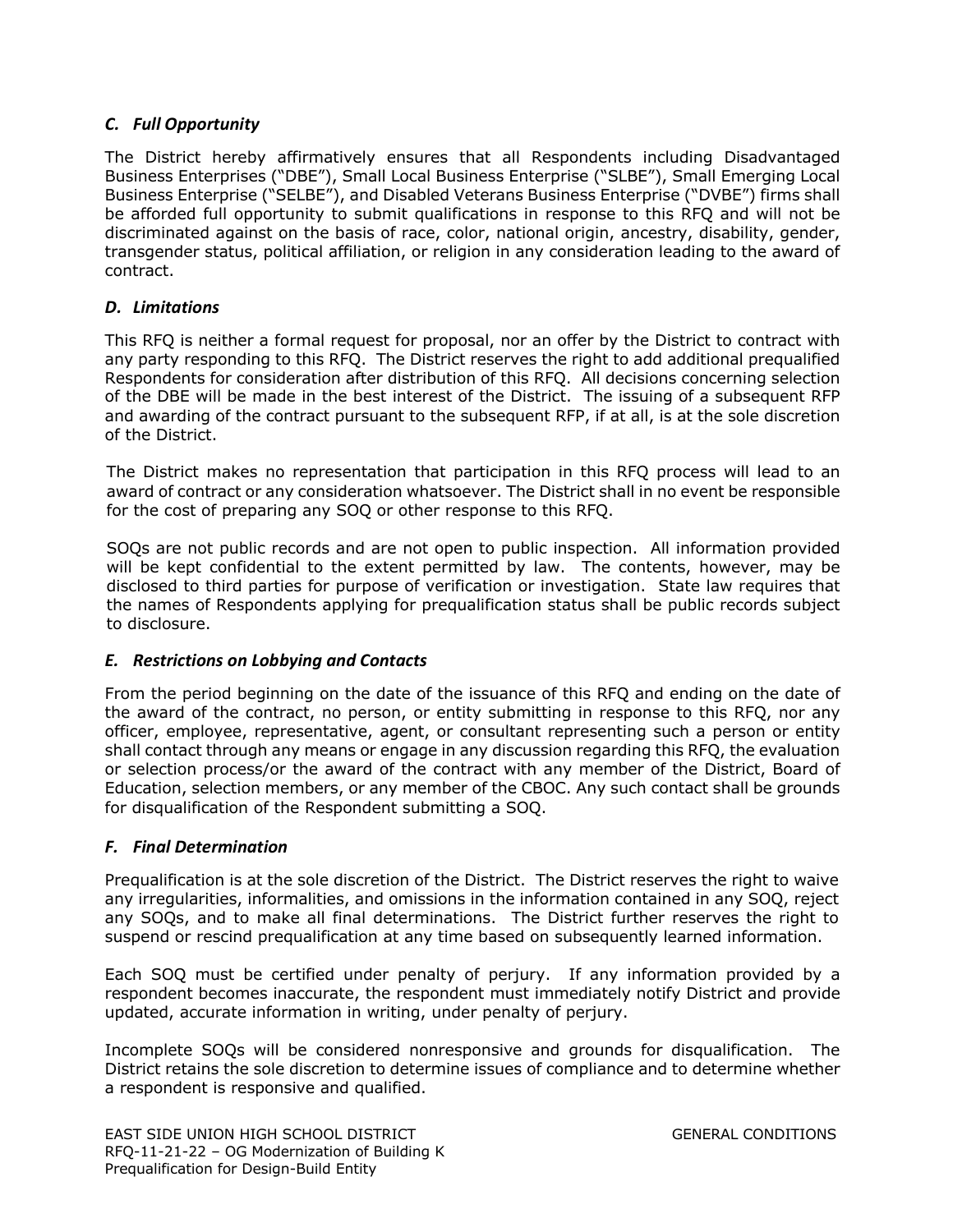## *V. INSTRUCTIONS FOR SUBMITTAL OF STATEMENT OF QUALIFICATION*

The purpose of this SOQ is to demonstrate the DBE's ability to design and construct public works project. The Respondent's completed SOQ shall be clear, concise, and well-organized. Please index and number all pages (tabbed and labeled organization is appreciated).

DBE must submit the SOQ through PlanetBids.com. DBE seeking clarification of the process should submit their questions in writing via PlanetBids.com.

A completed Statement of Qualification submittal will include the following:

**Cover Letter** – DBE will submit an **Introductory Letter** (one page), addressed to Julio Lucas, Senior Manager of the Bond Program and include the following: the legal name of the DBE team, contact person, address, telephone, and website, as well as email addresses of principal contacts.

**Table of Contents** – A **Table of Contents** (one page) of the material contained in the submittal should follow the Cover Letter.

**Application** – Submitter shall include a completed **Application** attached to this document, as **Exhibit A** and **Exhibit B**

**Exhibit A** – The **Description of Qualification** should include the following sections:

- A. Experience A Comprehensive Narrative
- B. Established Performance History
- C. Team Organization (one page) and Resumes of Proposed Key Personnel (one page per proposed member)
- D. Supplemental Information Optional (one page)
- E. Insurance Information

**Exhibit B** – The **Qualification Application** should include the following sections:

- A. Design-Build Entity Team Information
- B. General Contractor Information
- C. Architect of Record Information
- D. Civil Engineer Information
- E. Structural Engineer Information
- F. Mechanical Engineer Information
- G. Electrical Engineer Information
- H. Plumbing Information
- I. Other Principal Engineer Information (if applicable)
- J. Pass/Fail Questionnaire
- K. Signature Page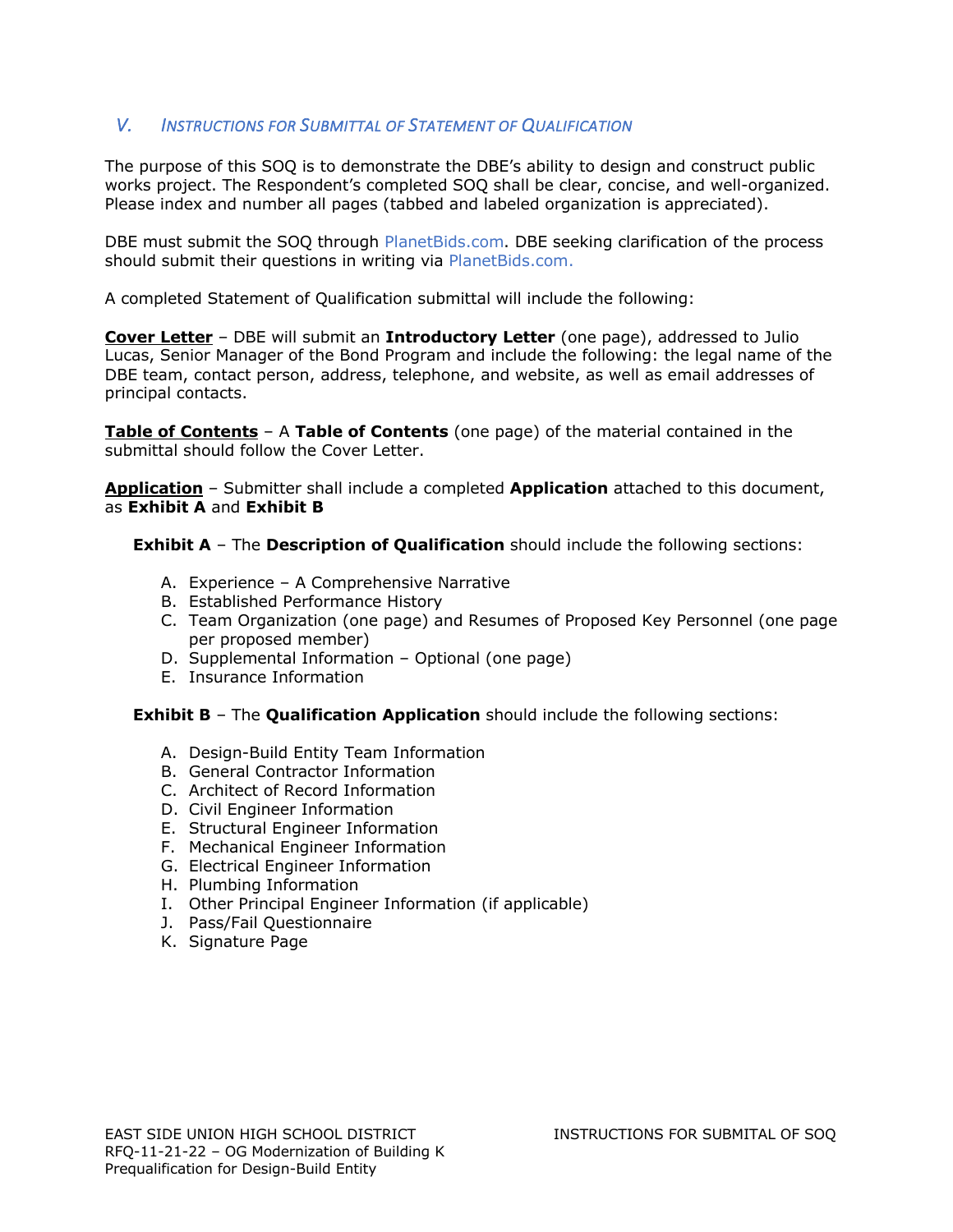## **EXHIBIT A Description of Qualification**

#### **A. Experience – A Comprehensive Narrative**

Provide a Comprehensive Narrative of the Design-Build services for public works construction offered by the DBE team. Respondents should demonstrate how they either match or closely approximate the significant factors below by providing the following information:

- Design experience and expertise
- Construction experience and expertise
- Describe the firm's acceptable safety record
- Explain the firm's enforceable commitment to use a skilled and trained workforce for the Project, as applicable
- Capacity to obtain required bonds and insurance of the Project. Submitter shall provide a letter from an insurance company confirming submitter's bonding capacity
- Financial capacity to complete the Project

#### **B. Established Performance History**

- List at least two recent projects in which the DBE has participated as a contractor, builder, designer, architect, or designer-builder during the past five (5) years with a contract value of at least Ten Million Dollars (\$10,000,000)
- Include all projects for California K-12 school district(s) and California community college district(s) performed by the DBE or one of entities that is part of the DBE. Projects with DSA review must be included for consideration.
- List any violations and/or disputes that any of the team members may have been or are being involved with
- Provide any other information that would assist the District in understanding the DBE's capacity to efficiently and effectively complete the Project

### **C. Team Organization and Resumes of Proposed Key Personnel**

The District is interested in knowing more about the people and their background associated with the DBE. Identify key personnel that would be assigned to work on this Project.

• Provide a Project Organization Chart which shows all firms and names of team members, including subcontractors (i.e. structural, civil, mechanical, electrical, plumbing, and other principal engineer) that the DBE is prequalifying in this SOQ. General Contractors are free to list their known subcontractors.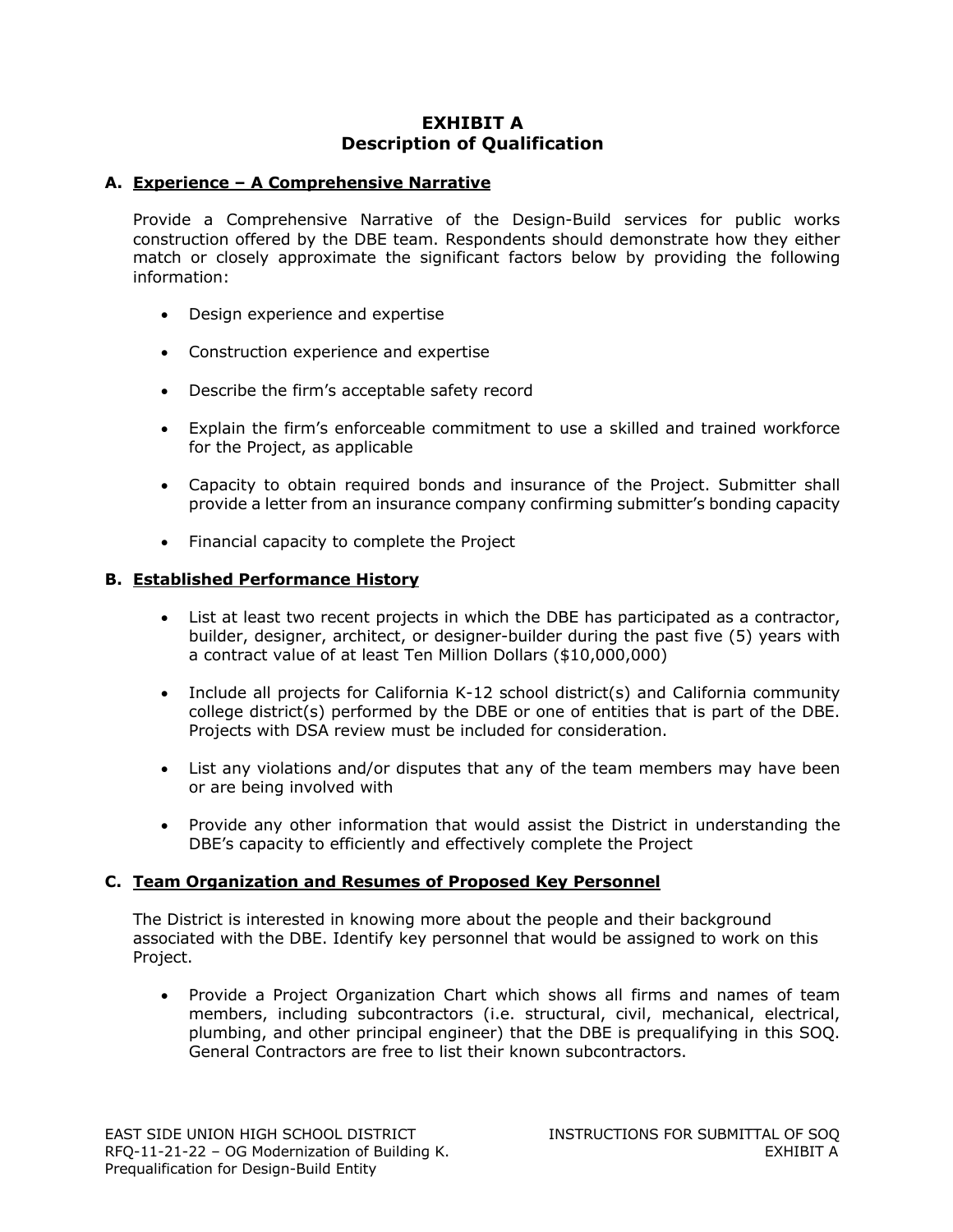- Provide a resume for each DBE team member:
	- o Name
	- o Years with company
	- o Years of experience
	- o List a minimum of three public educational projects
	- $\circ$  List all required license numbers, registration numbers, certification(s), and affiliation(s) to design and construct the Project, with no recent revocations or suspensions
	- o Any additional information

### **D. Supplemental Information – Optional**

District may use other sources of information outside of the SOQs to investigate respondents or verify answers. District's investigation may extend beyond contacting project references identified in the SOQs. After completing its evaluation, the District will notify respondents selected for prequalification.

• Respondents may add supplementary information if such information would assist in the analysis of the SOQ.

### **E. Insurance Information**

Submitter shall provide a letter from an insurance company confirming that the surety will provide Submitter the minimum coverage(s) and amounts(s) included herein:

Required Insurance:

- a. Comprehensive General Liability, Insurance coverage amount(s) shall be no less than: Comprehensive General Liability - \$2,000,000 for each occurrence - \$4,000,000 general aggregate limit.
- b. Comprehensive Automobile Liability, covering allowed, non-owned, and hired vehicles. Insurance coverage amount(s) shall be no less than: \$2,000,000 each person Bodily Injury - \$2,000,000 each occurrence Bodily Injury - \$2,000,000 each occurrence Property Damage.
- c. Worker's Compensation Insurance, in accordance with the most recently amended version of the "Workers' Compensation Insurance and Safety Act". Insurance coverage amount(s) shall be that amount established by the State.
- d. Professional Liability ("Errors and Omissions") Insurance covering DBE's activities, in the amount not less than \$2,000,000.00 with an insurance carrier satisfactory to District for the period covered by this Agreement.
- e. Builder's Risk Insurance, Design/Builder shall procure and maintain Builder's Risk, the cost shall be consistent with the total replacement cost of all insurable Work of the Project included within the Contract Documents.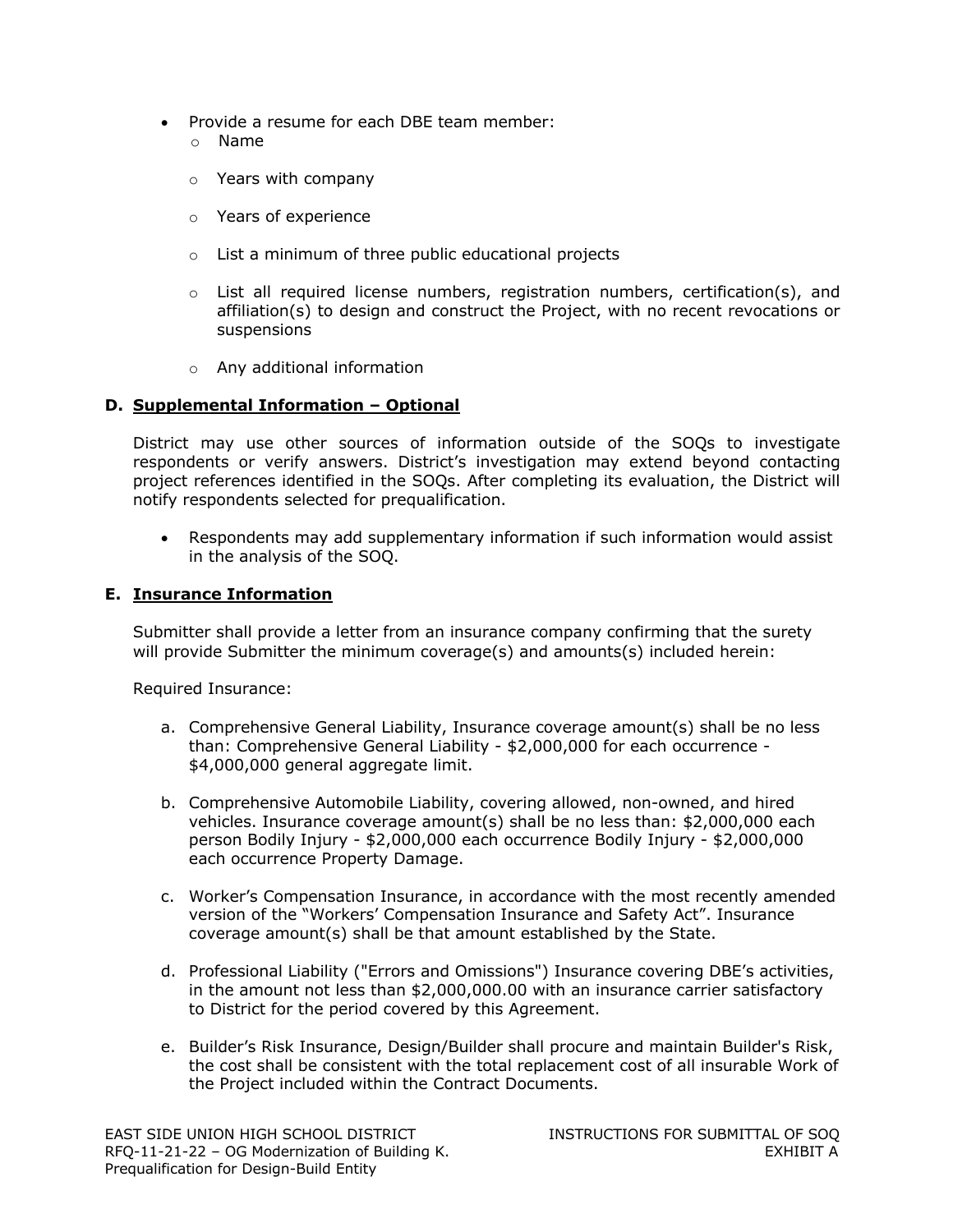- f. Other Requirements:
	- i. DBE shall furnish the District a Certificate of Insurance prior to commencement of work. Upon request by the District, DBE shall provide a certified copy of any insurance policy to the District within ten (10) working days.
	- ii. The insurance company or companies shall provide signed copies of the specified endorsements for each policy. DBE shall submit endorsement copies within thirty (30) days of execution of this Agreement. Said endorsement must name ESUHSD, its agents and representatives as additionally insured.
	- iii. Certificates and policies shall state that the policies not be canceled or reduced in coverage or changed in any other material aspect without thirty (30) days prior written notice to the District

Provide details of DBE's insurance history for previous 5 years:

| Agency Name:      |  |
|-------------------|--|
| Contact Name:     |  |
| Phone:            |  |
| Email Address:    |  |
| Carrier:          |  |
| A.M. Best Rating: |  |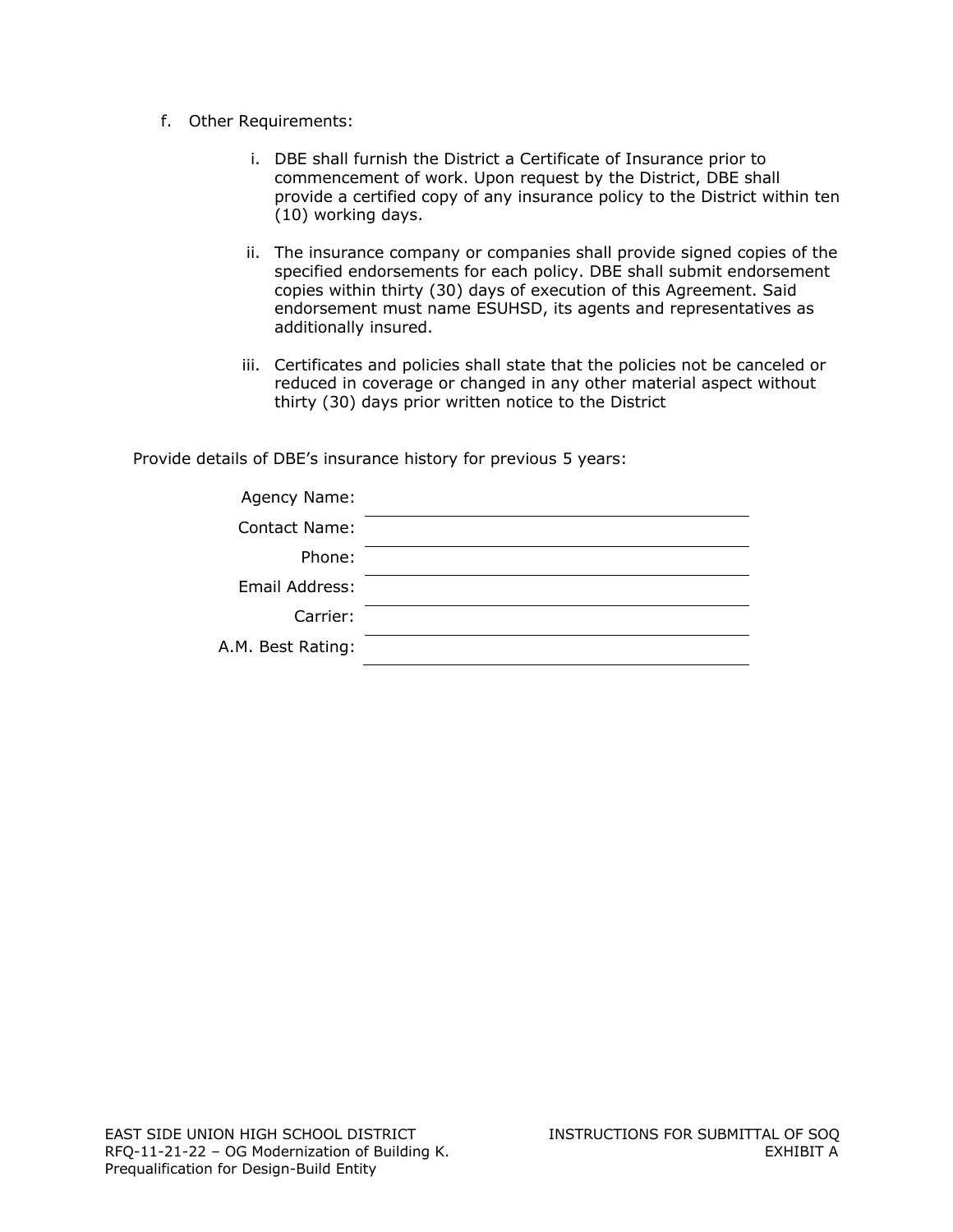## **EXHIBIT B Qualification Application**

Respondents shall complete the application below and submit in accordance with instructions provided by the District.

## **A. DESIGN-BUILD ENTITY TEAM INFORMATION**

| Other Principal Engineer                       |                                                                                                                       |
|------------------------------------------------|-----------------------------------------------------------------------------------------------------------------------|
|                                                |                                                                                                                       |
| Design-Build Entity<br>Primary Contact Person: | <u> 1989 - Johann Barn, fransk politik formuler (d. 1989)</u>                                                         |
| Address:                                       | <u> 1989 - Johann Stoff, deutscher Stoff, der Stoff, der Stoff, der Stoff, der Stoff, der Stoff, der Stoff, der S</u> |
| Phone:                                         | <u> 2000 - Andrea Andrew Maria (h. 1878).</u>                                                                         |
| Email:                                         | <u> 1980 - Jan Samuel Barbara, margaret eta idazlearia (h. 1980).</u>                                                 |
|                                                |                                                                                                                       |
|                                                |                                                                                                                       |
|                                                |                                                                                                                       |
|                                                |                                                                                                                       |
|                                                | Insurance Co.'s Agent: <u>Insurance</u> Co.'s Agent: 1999                                                             |
| Agent's Phone:                                 |                                                                                                                       |

If the DBE is a corporation, limited liability company, partnership, joint venture, or other legal entity, identify all shareholders, partners, or members known at the time of submitting the SOQ who will perform work on the Project (as Appendix A1). (PCC 22164(3)(A))

If the proposed DBE is a corporation, limited liability company, partnership, joint venture, or other legal entity (PCC 22164(3)(F)), attach a copy of the organizational documents or agreement committing to form the organization (as Appendix A2). Failure to attach will result in automatic disqualification.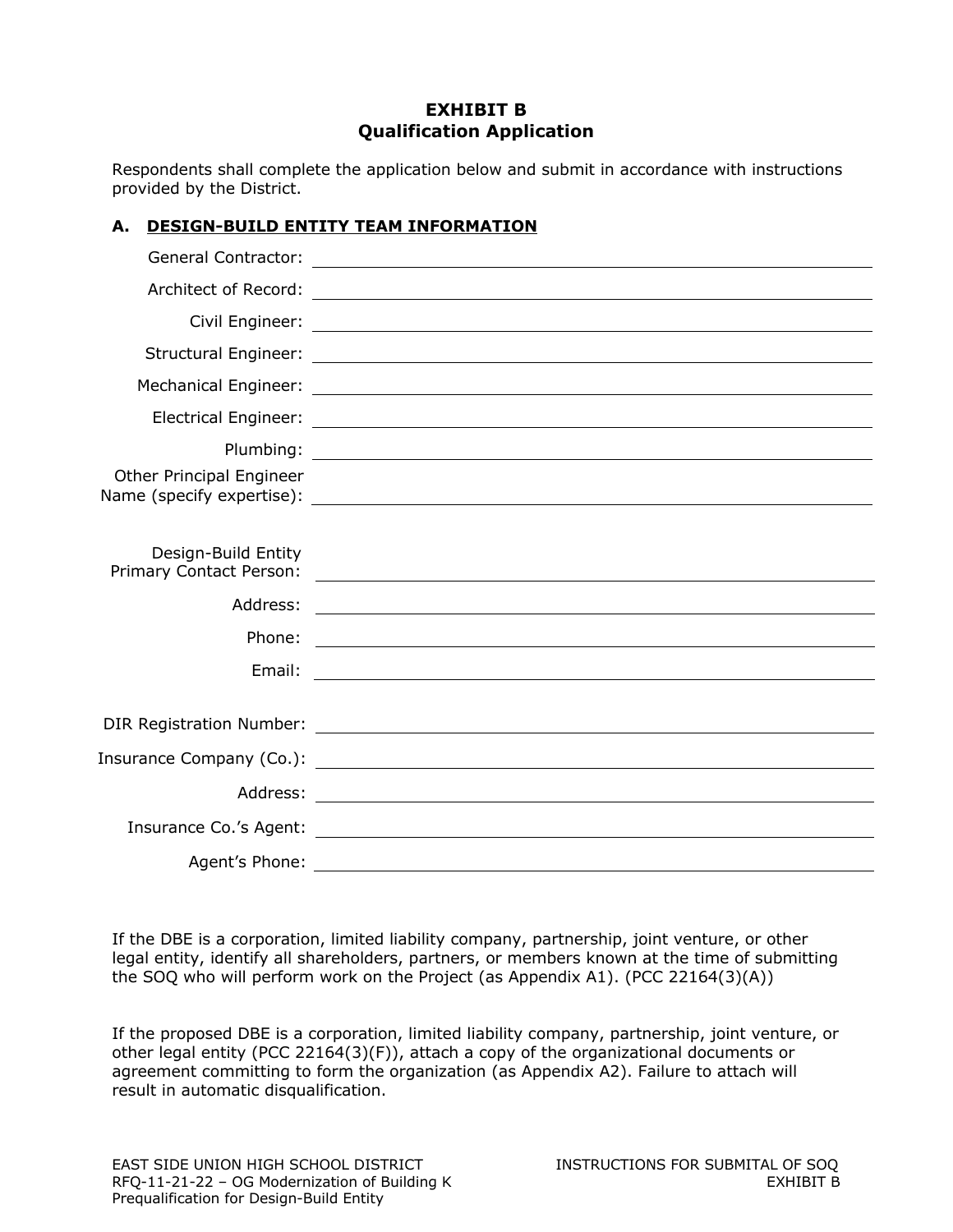## **B. GENERAL CONTRACTOR INFORMATION**

| <b>Company Name</b>                                  |                                                                                                                        |
|------------------------------------------------------|------------------------------------------------------------------------------------------------------------------------|
| (as it appears on license):                          |                                                                                                                        |
| Date of formation/incorporation:                     |                                                                                                                        |
| State of formation/incorporation:                    |                                                                                                                        |
| Address:<br>Contractor DIR Registration<br>Number:   | <u> 1989 - Johann Stoff, deutscher Stoffen und der Stoffen und der Stoffen und der Stoffen und der Stoffen und der</u> |
| Contractor License Number:                           |                                                                                                                        |
| License Classification:                              | <u> 1989 - Johann Barn, mars ann an t-Amhain Aonaichte ann an t-Aonaichte ann an t-Aonaichte ann an t-Aonaichte a</u>  |
| License Expiration Date:                             |                                                                                                                        |
| <b>Type of Firm:</b><br>Corporation<br>Joint Venture | Sole Proprietorship<br>Partnership<br>Other:<br><b>LLC</b>                                                             |
| <b>Contact Person:</b>                               |                                                                                                                        |
| Title:                                               |                                                                                                                        |
| Phone:                                               |                                                                                                                        |
| Email:                                               |                                                                                                                        |
| follows:                                             | If Company is a sole proprietor or partnership, identify Owner(s) of Company as                                        |
| Name:                                                |                                                                                                                        |
| Position:                                            |                                                                                                                        |
| Years with Company:                                  |                                                                                                                        |
| Percentage of Ownership:                             |                                                                                                                        |
|                                                      | [General Contractor Information continue on next page]                                                                 |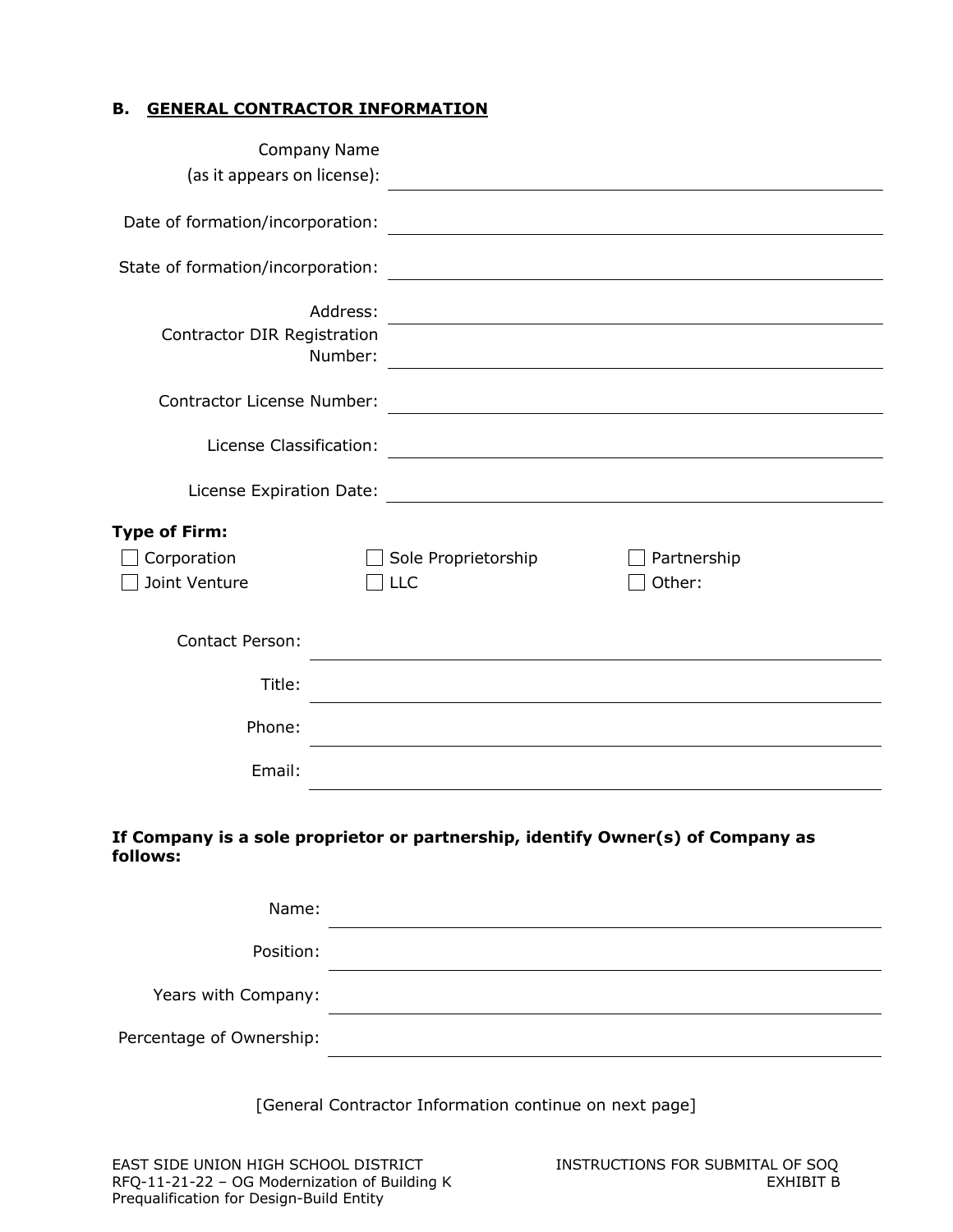(General Contractor Information Continued)

| Contractor's Bonding<br>Co./Surety: |  |
|-------------------------------------|--|
| Address:                            |  |
| Surety Agent:                       |  |
| Agent's Phone:                      |  |
| Co.'s Bonding Capacity:             |  |

- 1. Has there been a change in the Company's Surety within the last three (3) years?
	- **T** YES **NO** If yes, please identify other sureties and provide explanation on a separate page. [Reference as B1]
- 2. Has there been a change in ownership of the Company within the last three (3) years?

 $\Box$  **YES**  $\Box$  **NO** If yes, please provide explanation on a separate page. [Reference as B2]

\***NOTE**: A publicly-traded corporation is not required to answer this question.

3. Has the Company changed names or license number in the past five (5) years?

□ YES □ NO If yes, please provide explanation, including reason for the change on a separate page. [Reference as B3]

4. Has any owner, Contractor State License Board qualifier, or corporate officer operated as a contractor under any name or license number (not listed above) in the last five (5) years?

 $\Box$  **YES**  $\Box$  **NO** If yes, please provide explanation on a separate page. [Reference as B4]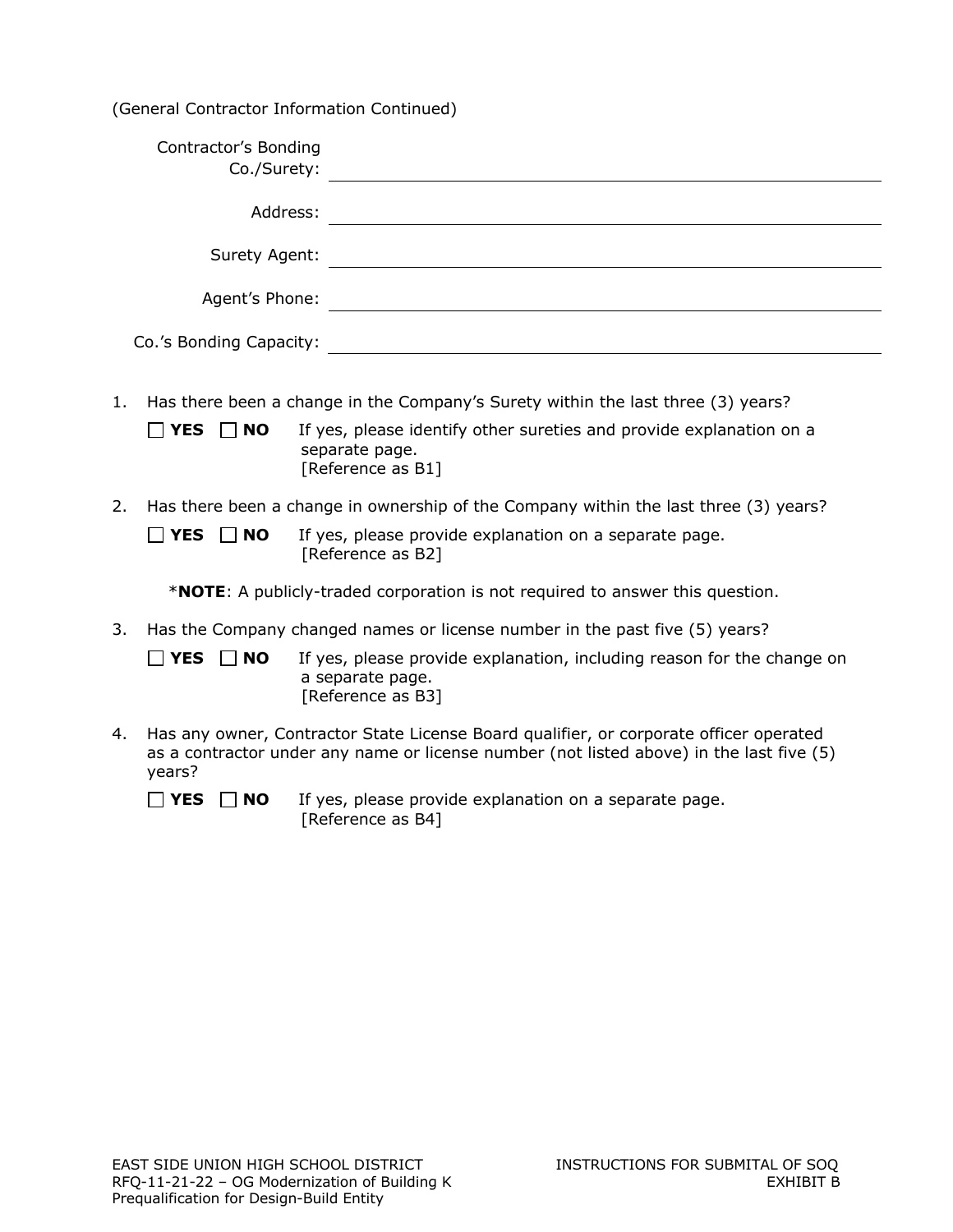## **C. ARCHITECT OF RECORD INFORMATION**

| Company Name<br>(as it appears on license): |                                                                                                                       |
|---------------------------------------------|-----------------------------------------------------------------------------------------------------------------------|
| Date of formation/incorporation:            |                                                                                                                       |
| State of formation/incorporation:           | <u> 1989 - Johann Stein, marwolaethau a bhann an t-Albann an t-Albann an t-Albann an t-Albann an t-Albann an t-Al</u> |
|                                             | Address:                                                                                                              |
| <b>Type of Firm:</b>                        |                                                                                                                       |
| Corporation                                 | Sole Proprietorship<br>Partnership                                                                                    |
| Joint Venture                               | Other:<br>LLC                                                                                                         |
| <b>Contact Person:</b>                      |                                                                                                                       |
| Title:                                      |                                                                                                                       |
| Phone:                                      |                                                                                                                       |
| Email:                                      |                                                                                                                       |
| follows:                                    | If Company is a sole proprietor or partnership, identify Owner(s) of Company as                                       |
| Name:                                       |                                                                                                                       |
| Position:                                   |                                                                                                                       |
| Years with Company:                         |                                                                                                                       |
| Percentage of Ownership:                    |                                                                                                                       |
| Insurance Co.:                              |                                                                                                                       |
| Address:                                    |                                                                                                                       |
| Insurance Co.'s Agent:                      |                                                                                                                       |
| Agent's Phone:                              |                                                                                                                       |

[Architect of Record Information continue on next page]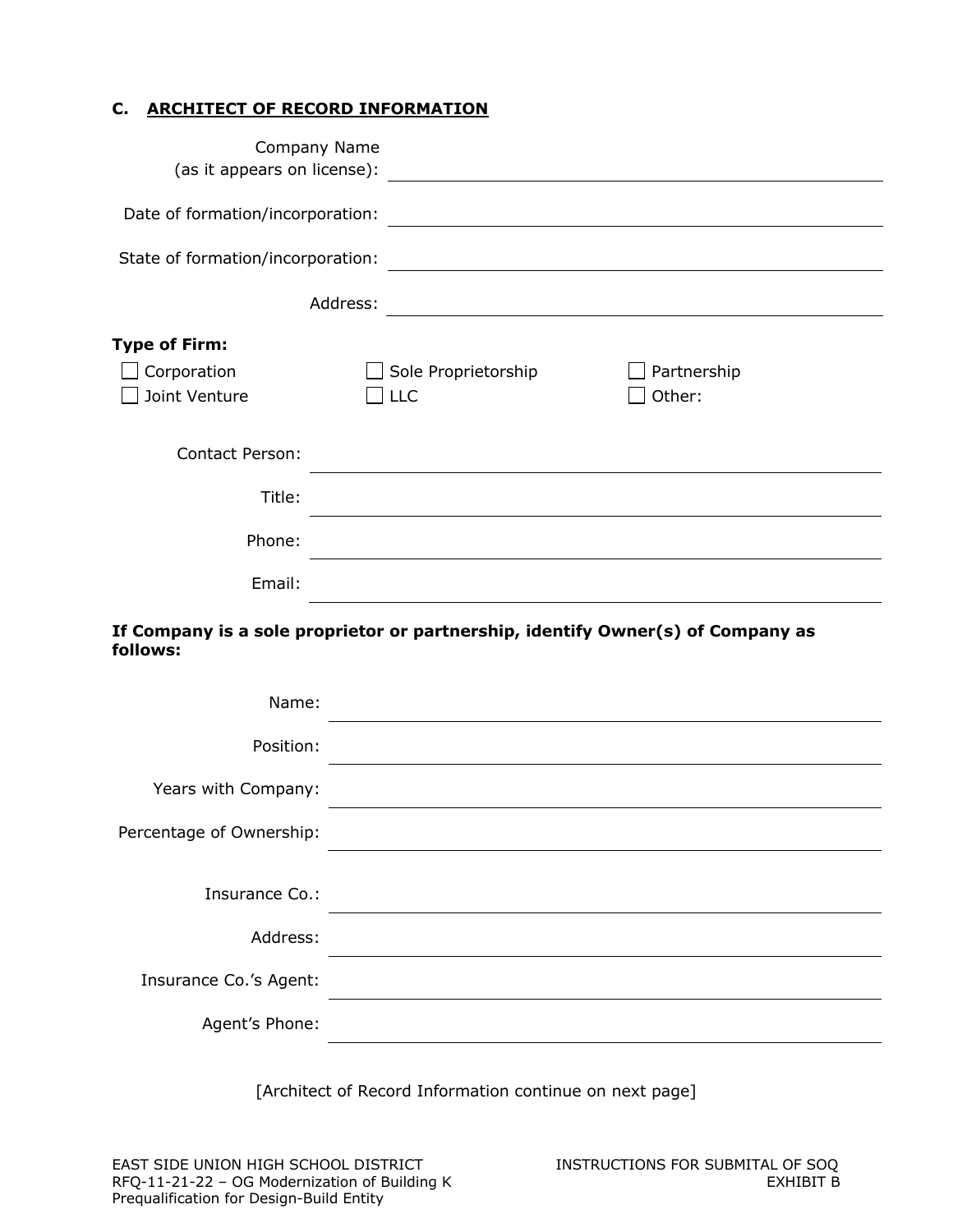(Architect of Record Information Continued)

- 1. Has there been a change in ownership of the Company within the last three (3) years?
	- $\Box$  **YES**  $\Box$  **NO** If yes, please provide explanation on a separate page. [Reference as C1]
		- \***NOTE**: A publicly-traded corporation is not required to answer this question.
- 2. Has the Company changed names in the past five (5) years?
	- **YES NO** If yes, please provide explanation, including reason for the change on a separate page. [Reference as C2]
- 3. Has any owner or corporate officer operated worked for any other architectural firm in the last five (5) years?
	- $\Box$  **YES**  $\Box$  **NO** If yes, please provide explanation on a separate page. [Reference as C3]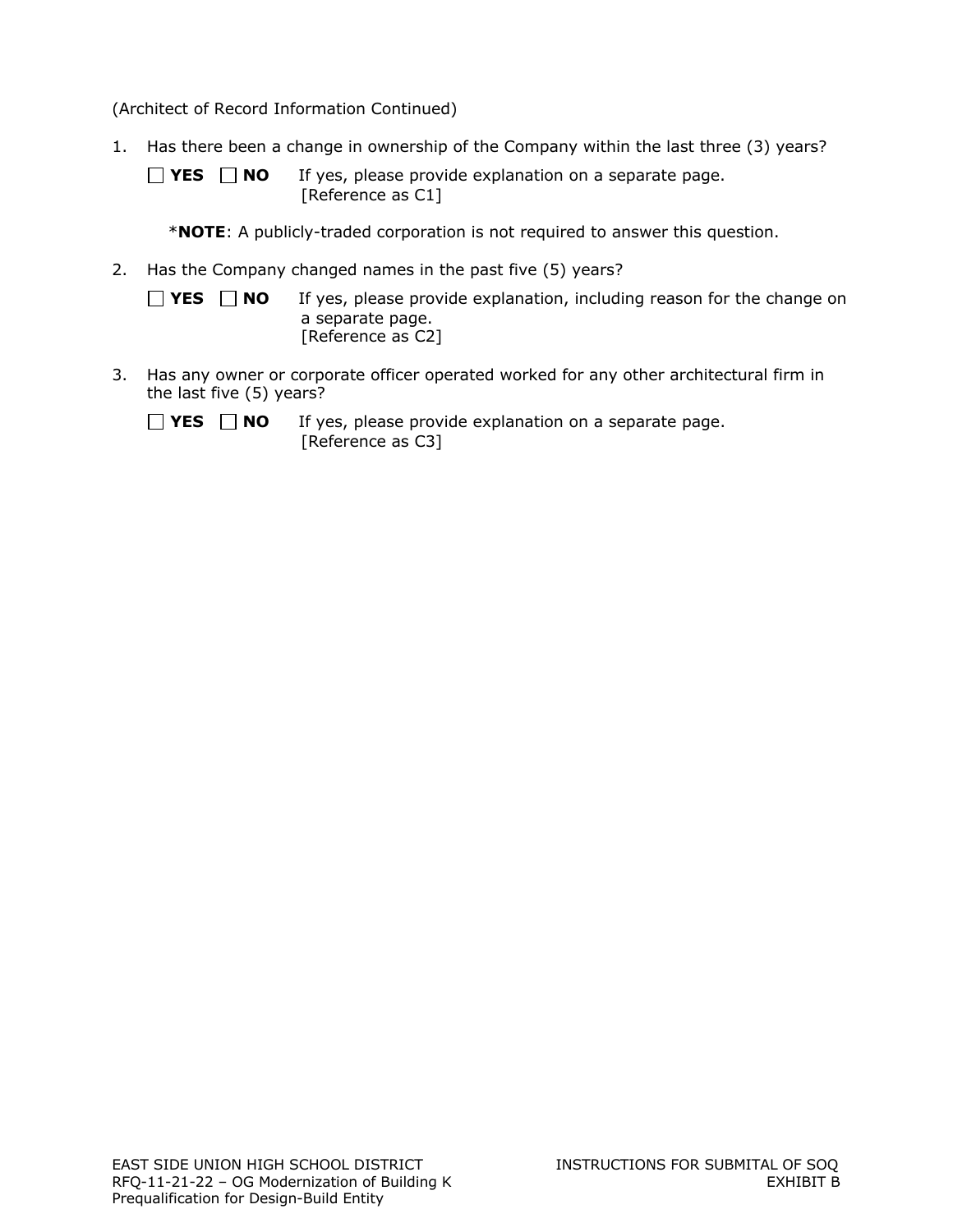#### **D. CIVIL ENGINEER INFORMATION**

| (as it appears on license):       | Company Name<br><u> 1989 - John Stein, Amerikaansk politiker (</u>              |                                                                                                                      |
|-----------------------------------|---------------------------------------------------------------------------------|----------------------------------------------------------------------------------------------------------------------|
| Date of formation/incorporation:  |                                                                                 |                                                                                                                      |
| State of formation/incorporation: |                                                                                 | <u> 1989 - Johann Barn, mars ar breithinn ar chuid ann an t-Alban ann an t-Alban ann an t-Alban ann an t-Alban a</u> |
|                                   | Address:                                                                        |                                                                                                                      |
| License Number:                   |                                                                                 | <u> 1980 - Andrea Station Barbara, amerikan personal (h. 1980).</u>                                                  |
| <b>Type of Firm:</b>              |                                                                                 |                                                                                                                      |
| Corporation<br>Joint Venture      | Sole Proprietorship<br><b>LLC</b>                                               | Partnership<br>Other:                                                                                                |
| <b>Contact Person:</b>            |                                                                                 |                                                                                                                      |
| Title:                            |                                                                                 |                                                                                                                      |
| Phone:                            |                                                                                 |                                                                                                                      |
| Email:                            |                                                                                 |                                                                                                                      |
| follows:                          | If Company is a sole proprietor or partnership, identify Owner(s) of Company as |                                                                                                                      |

| Name:                    |  |
|--------------------------|--|
| Position:                |  |
| Years with Company:      |  |
| Percentage of Ownership: |  |
|                          |  |
| Insurance Co.:           |  |
| Address:                 |  |
| Insurance Co.'s Agent:   |  |
| Agent's Phone:           |  |
|                          |  |

[Civil Engineer Information continue on next page]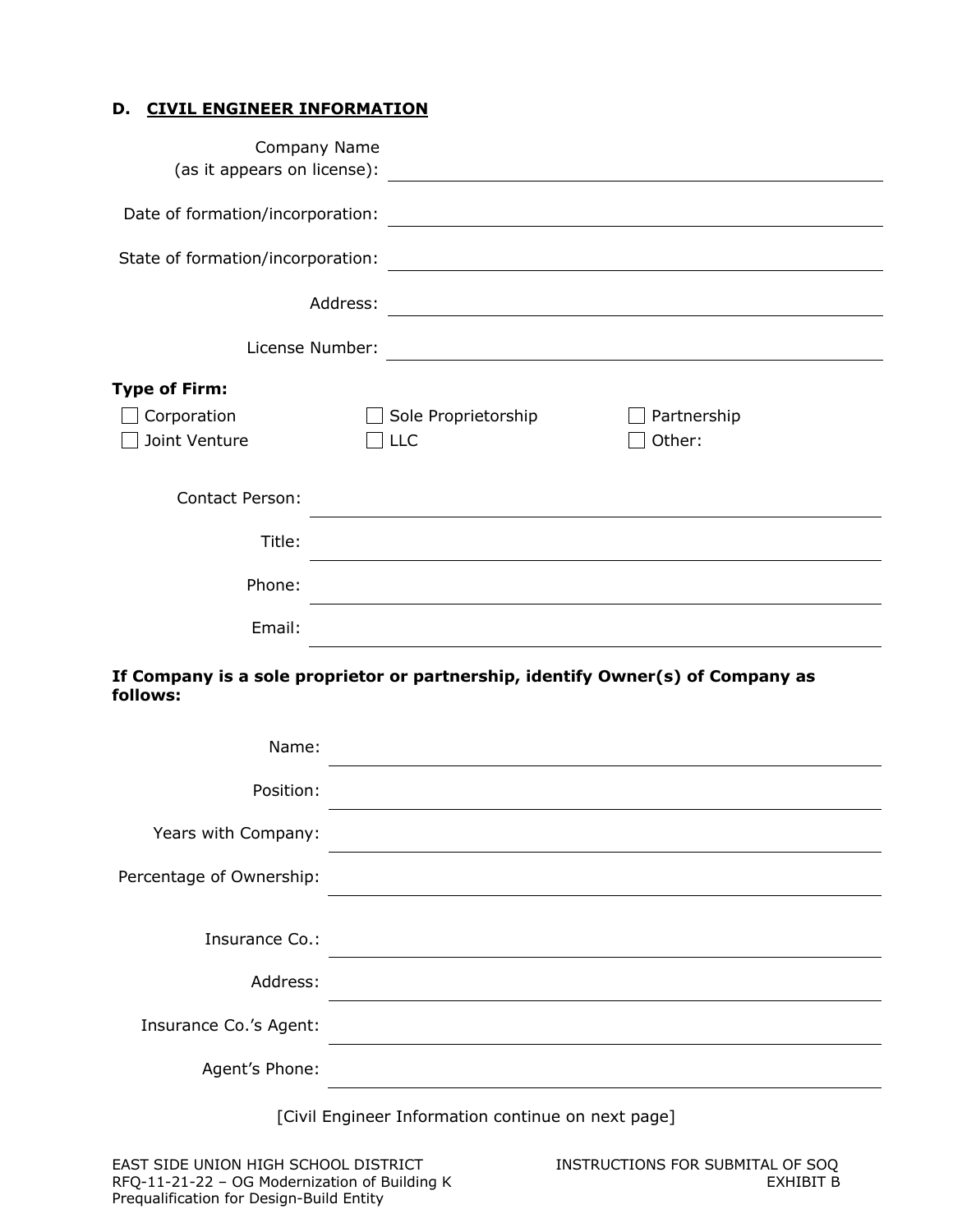(Civil Engineer Information Continued)

- 1. Has there been a change in ownership of the Company within the last three (3) years?
	- $\Box$  **YES**  $\Box$  **NO** If yes, please provide explanation on a separate page. [Reference as D1]
		- \***NOTE**: A publicly-traded corporation is not required to answer this question.
- 2. Has the Company changed names or license number in the past five (5) years?
	- **YES NO** If yes, please provide explanation, including reason for the change on a separate page. [Reference as D2]
- 3. Has any owner or corporate officer operated worked for any other civil engineering firm in the last five (5) years?
	- $\Box$  **YES**  $\Box$  **NO** If yes, please provide explanation on a separate page. [Reference as D3]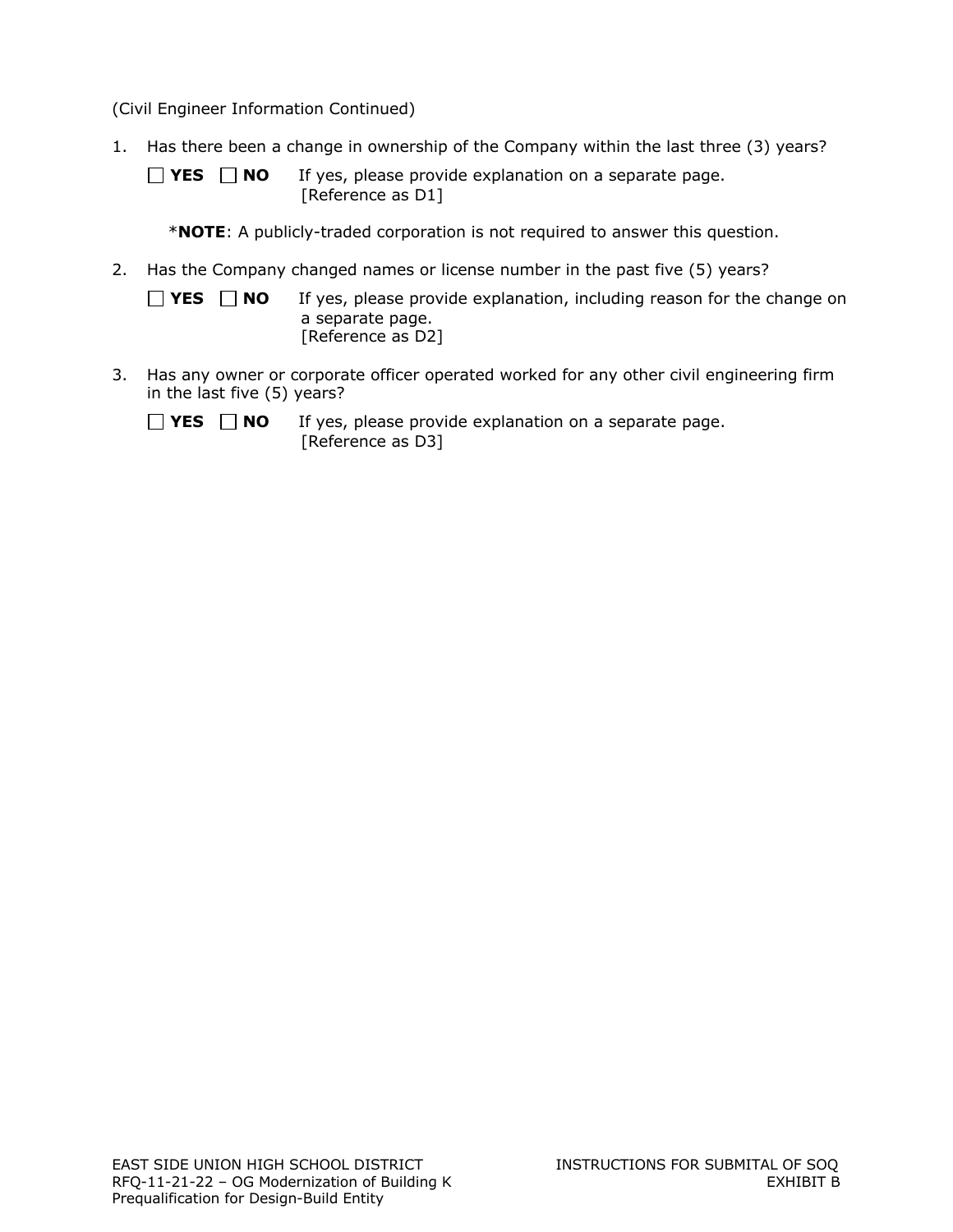## **E. STRUCTURAL ENGINEER INFORMATION**

| Company Name<br>(as it appears on license):          | <u> 1980 - Jan Stein Stein Stein Stein Stein Stein Stein Stein Stein Stein Stein Stein Stein Stein Stein Stein S</u> |
|------------------------------------------------------|----------------------------------------------------------------------------------------------------------------------|
| Date of formation/incorporation:                     |                                                                                                                      |
| State of formation/incorporation:                    |                                                                                                                      |
|                                                      | Address:                                                                                                             |
| License Number:                                      |                                                                                                                      |
| <b>Type of Firm:</b><br>Corporation<br>Joint Venture | Sole Proprietorship<br>Partnership<br>Other:<br><b>LLC</b>                                                           |
| <b>Contact Person:</b>                               |                                                                                                                      |
| Title:                                               |                                                                                                                      |
| Phone:                                               |                                                                                                                      |
| Email:                                               |                                                                                                                      |
| follows:                                             | If Company is a sole proprietor or partnership, identify Owner(s) of Company as                                      |
| Name:                                                |                                                                                                                      |
| Position:                                            |                                                                                                                      |

Years with Company:

Percentage of Ownership:

| Insurance Co.:         |  |
|------------------------|--|
| Address:               |  |
| Insurance Co.'s Agent: |  |
| Agent's Phone:         |  |

[Structural Engineer Information continue on next page]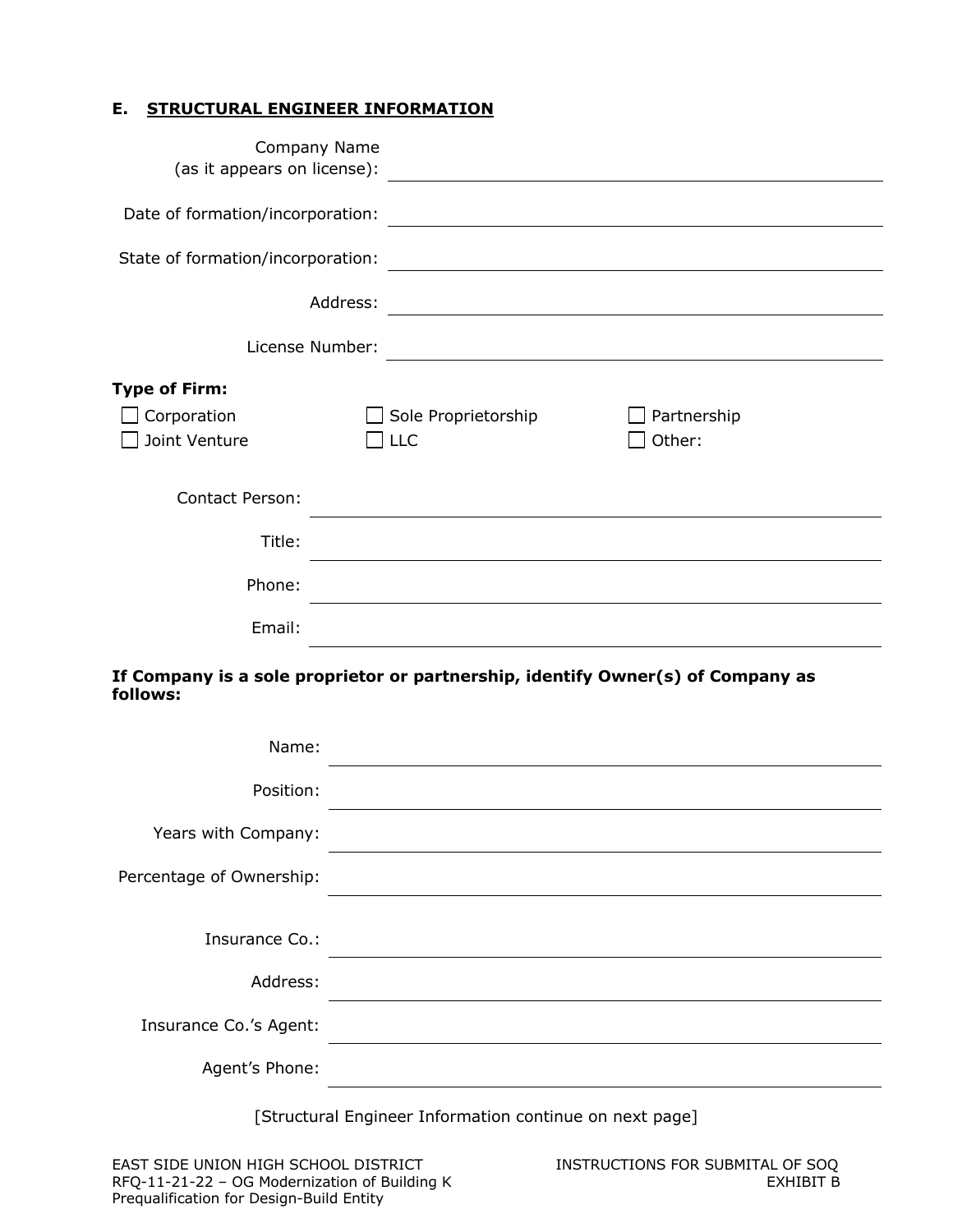(Structural Engineer Information Continued)

- 1. Has there been a change in ownership of the Company within the last three (3) years?
	- **YES NO** If yes, please provide explanation on a separate page. [Reference as E1]
		- \***NOTE**: A publicly-traded corporation is not required to answer this question.
- 2. Has the Company changed names or license number in the past five (5) years?
	- **YES NO** If yes, please provide explanation, including reason for the change on a separate page. [Reference as E2]
- 3. Has any owner or corporate officer operated worked for any other structural engineering firm in the last five (5) years?
	- $\Box$  **YES**  $\Box$  **NO** If yes, please provide explanation on a separate page. [Reference as E3]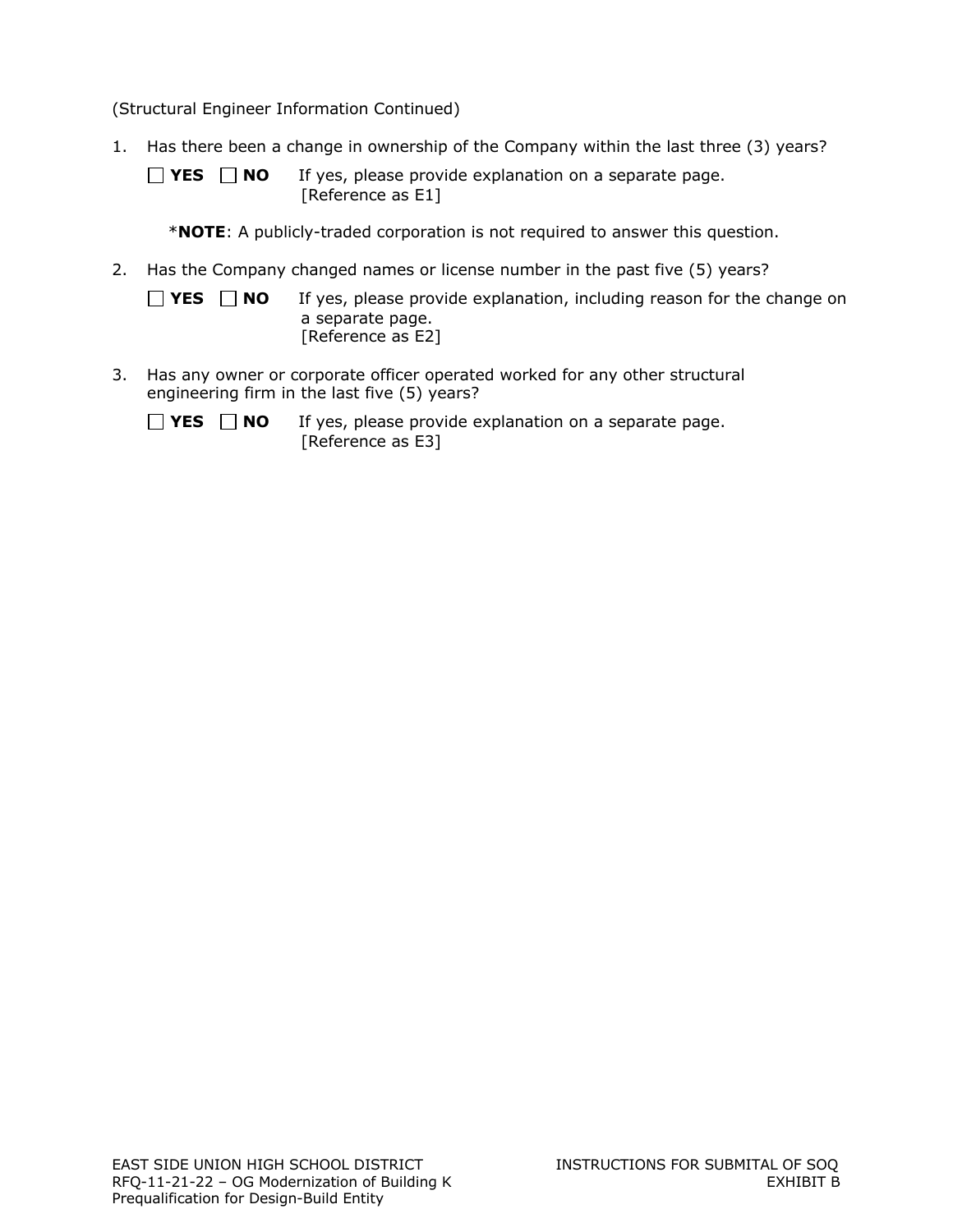## **F. MECHANICAL ENGINEER INFORMATION**

| Company Name<br>(as it appears on license):          | <u> 1989 - Johann Stein, fransk politik (</u>                                                                        |
|------------------------------------------------------|----------------------------------------------------------------------------------------------------------------------|
| Date of formation/incorporation:                     |                                                                                                                      |
| State of formation/incorporation:                    |                                                                                                                      |
| Address:                                             |                                                                                                                      |
| License Number:                                      | <u> 1980 - Johann Barn, mars ann an t-Amhain Aonaich an t-Aonaich an t-Aonaich ann an t-Aonaich ann an t-Aonaich</u> |
| <b>Type of Firm:</b><br>Corporation<br>Joint Venture | Sole Proprietorship<br>Partnership<br>Other:<br><b>LLC</b>                                                           |
| <b>Contact Person:</b>                               |                                                                                                                      |
| Title:                                               |                                                                                                                      |
| Phone:                                               |                                                                                                                      |
| Email:                                               |                                                                                                                      |
| follows:                                             | If Company is a sole proprietor or partnership, identify Owner(s) of Company as                                      |
| Name:                                                |                                                                                                                      |
| Position:                                            |                                                                                                                      |

[Mechanical Engineer Information continue on next page]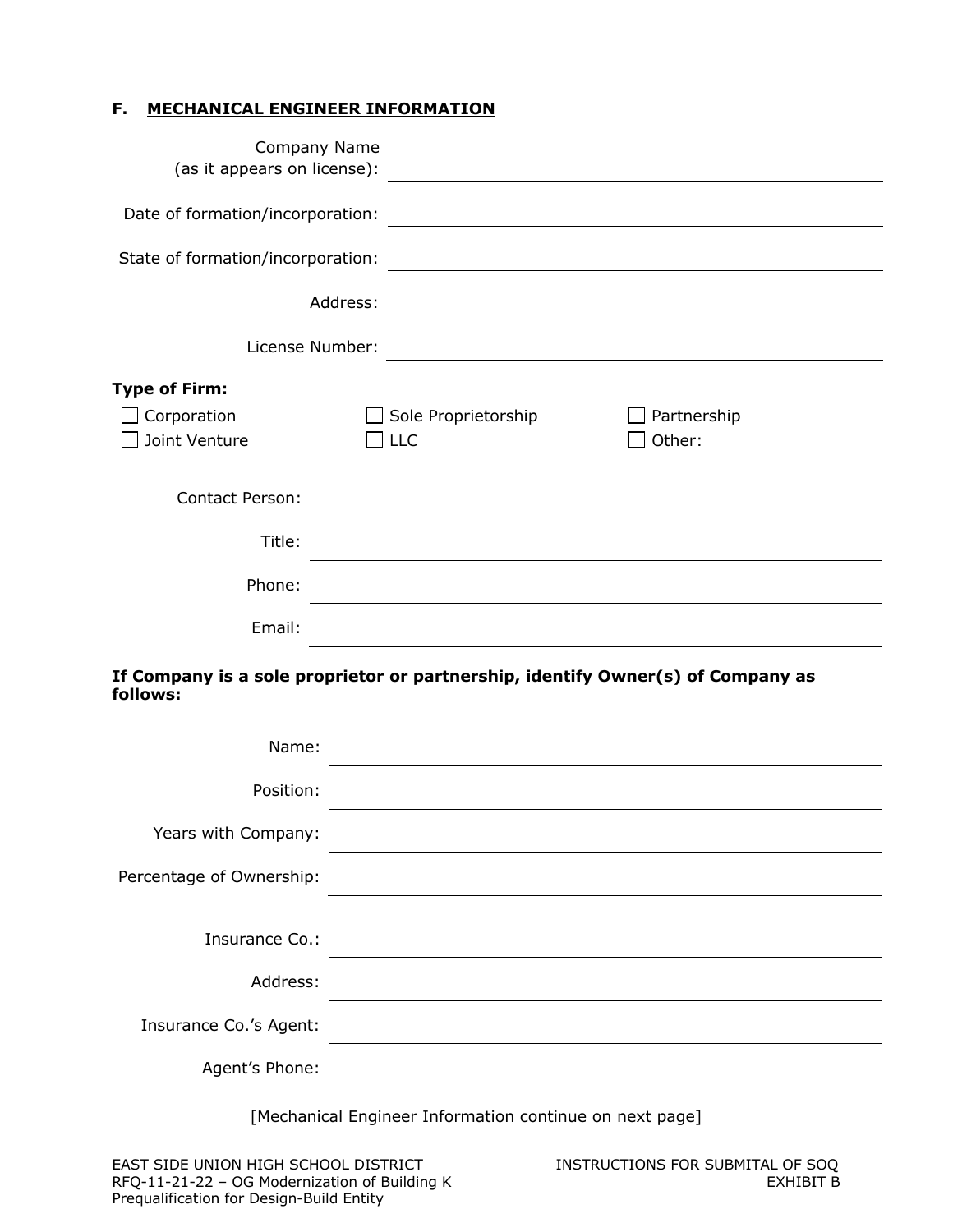(Mechanical Engineer Information Continued)

- 1. Has there been a change in ownership of the Company within the last three (3) years?
	- **YES NO** If yes, please provide explanation on a separate page. [Reference as F1]
		- \***NOTE**: A publicly-traded corporation is not required to answer this question.
- 2. Has the Company changed names or license number in the past five (5) years?
	- **YES NO** If yes, please provide explanation, including reason for the change on a separate page. [Reference as F2]
- 3. Has any owner or corporate officer operated worked for any other mechanical engineering firm in the last five (5) years?
	- $\Box$  **YES**  $\Box$  **NO** If yes, please provide explanation on a separate page. [Reference as F3]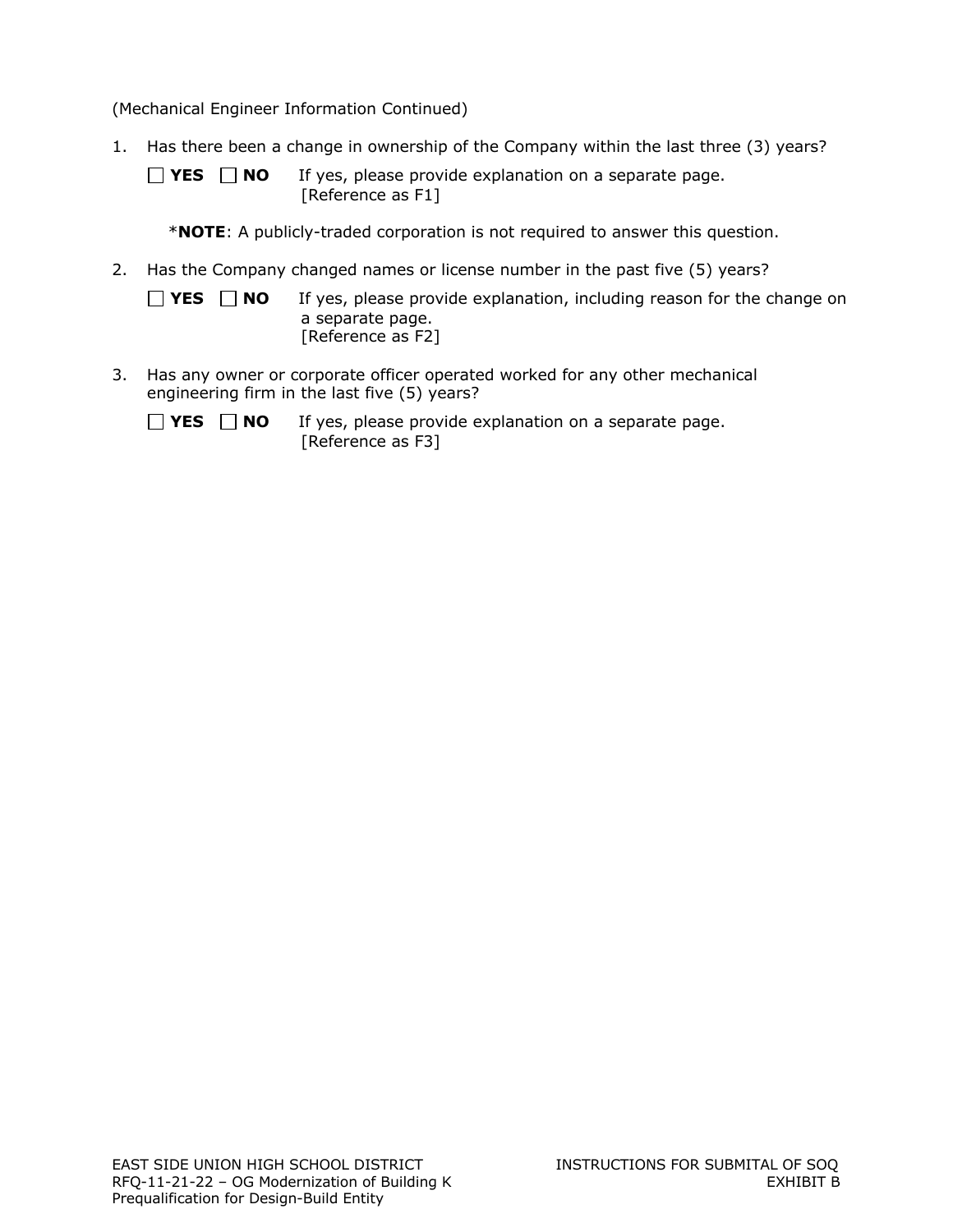## **G. ELECTRICAL ENGINEER INFORMATION**

| (as it appears on license):       | Company Name<br><u> 1989 - Andrea State Barbara, amerikan per</u>               |                                                                                                                  |  |
|-----------------------------------|---------------------------------------------------------------------------------|------------------------------------------------------------------------------------------------------------------|--|
| Date of formation/incorporation:  |                                                                                 |                                                                                                                  |  |
| State of formation/incorporation: |                                                                                 |                                                                                                                  |  |
|                                   | Address:                                                                        |                                                                                                                  |  |
|                                   | License Number:                                                                 | and the control of the control of the control of the control of the control of the control of the control of the |  |
| <b>Type of Firm:</b>              |                                                                                 |                                                                                                                  |  |
| Corporation<br>Joint Venture      | Sole Proprietorship<br>LLC                                                      | Partnership<br>Other:                                                                                            |  |
| <b>Contact Person:</b>            |                                                                                 |                                                                                                                  |  |
| Title:                            |                                                                                 |                                                                                                                  |  |
| Phone:                            |                                                                                 |                                                                                                                  |  |
| Email:                            |                                                                                 |                                                                                                                  |  |
| follows:                          | If Company is a sole proprietor or partnership, identify Owner(s) of Company as |                                                                                                                  |  |
| Name:                             |                                                                                 |                                                                                                                  |  |

| Position:                |  |
|--------------------------|--|
| Years with Company:      |  |
| Percentage of Ownership: |  |
|                          |  |
|                          |  |
| Insurance Co.:           |  |
| Address:                 |  |
| Insurance Co.'s Agent:   |  |
| Agent's Phone:           |  |
|                          |  |

[Electrical Engineer Information continue on next page]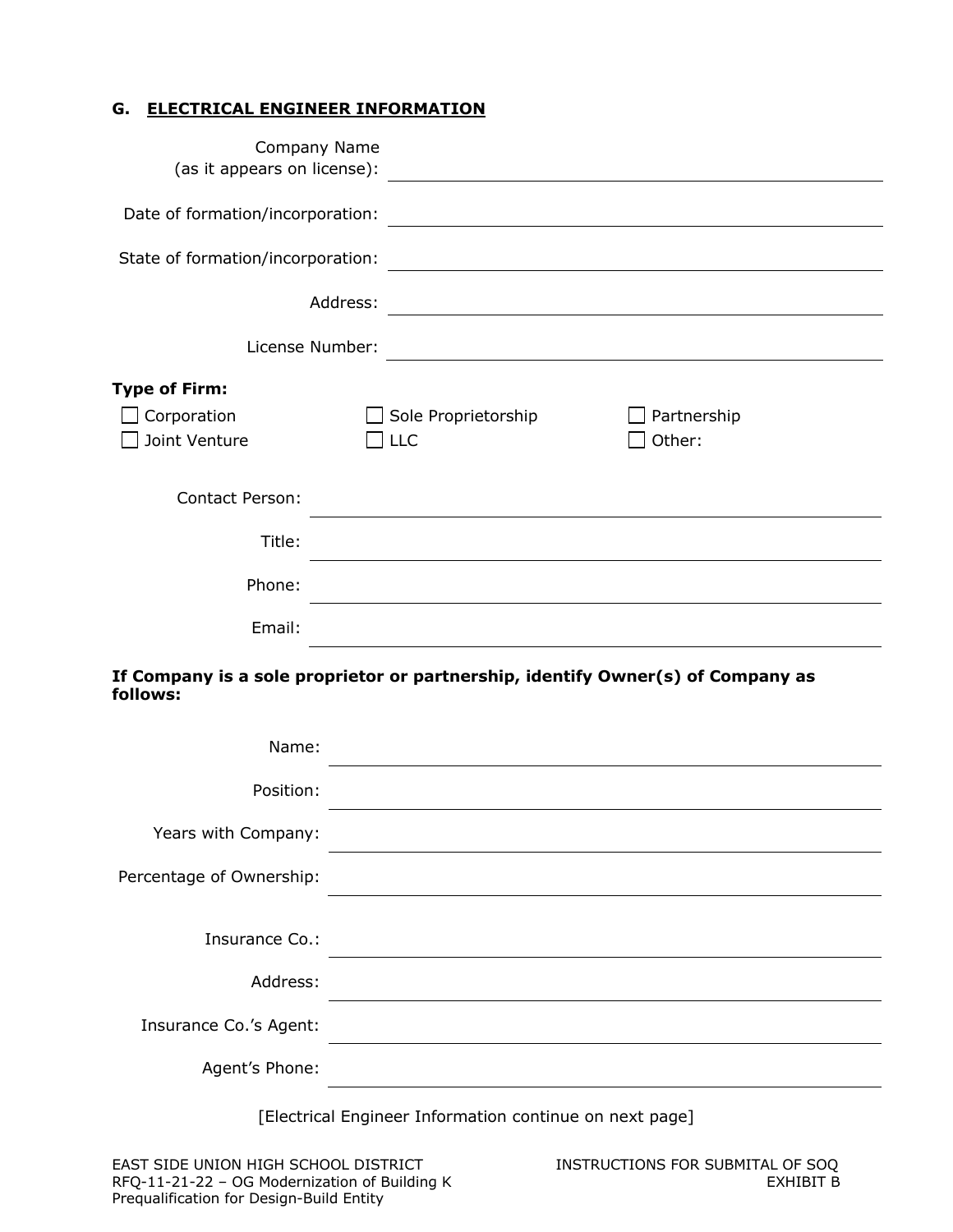(Electrical Engineer Information Continued)

- 1. Has there been a change in ownership of the Company within the last three (3) years?
	- $\Box$  **YES**  $\Box$  **NO** If yes, please provide explanation on a separate page. [Reference as G1]
		- \***NOTE**: A publicly-traded corporation is not required to answer this question.
- 2. Has the Company changed names or license number in the past five (5) years?
	- **YES NO** If yes, please provide explanation, including reason for the change on a separate page. [Reference as G2]
- 3. Has any owner or corporate officer operated worked for any other electrical engineering firm in the last five (5) years?
	- $\Box$  **YES**  $\Box$  **NO** If yes, please provide explanation on a separate page. [Reference as G3]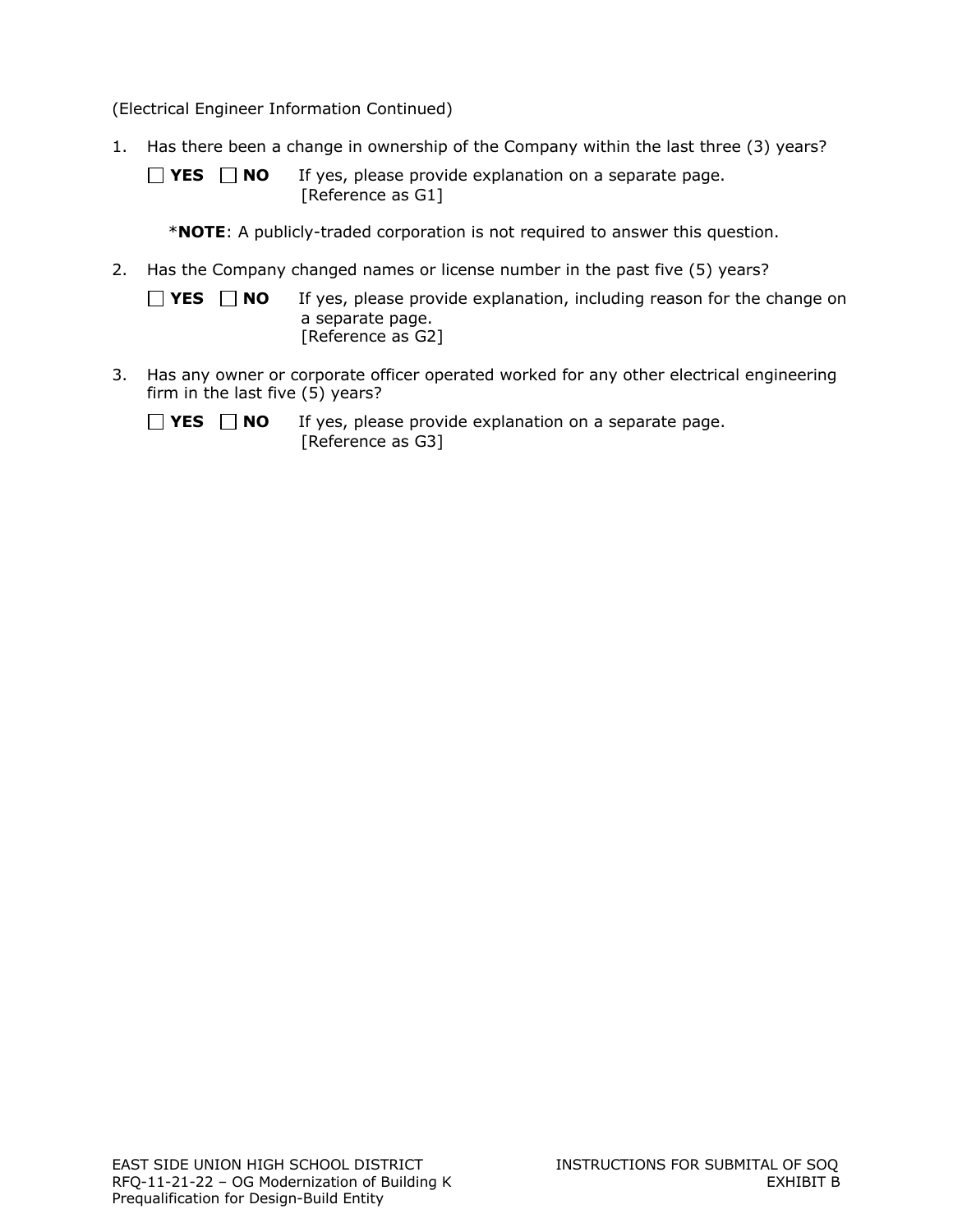#### **H. PLUMBING INFORMATION**

| Company Name<br>(as it appears on license):                                                 |                                   |                                                                                                                        |
|---------------------------------------------------------------------------------------------|-----------------------------------|------------------------------------------------------------------------------------------------------------------------|
| Date of formation/incorporation:                                                            |                                   | <u> 1989 - Johann Stoff, deutscher Stoffen und der Stoffen und der Stoffen und der Stoffen und der Stoffen und der</u> |
| State of formation/incorporation:                                                           |                                   |                                                                                                                        |
| Address:                                                                                    |                                   |                                                                                                                        |
| License Number:                                                                             |                                   | <u> 1989 - Johann Stoff, Amerikaansk politiker (</u>                                                                   |
| <b>Type of Firm:</b><br>Corporation<br>Joint Venture                                        | Sole Proprietorship<br><b>LLC</b> | Partnership<br>Other:                                                                                                  |
| <b>Contact Person:</b>                                                                      |                                   |                                                                                                                        |
| Title:                                                                                      |                                   |                                                                                                                        |
| Phone:                                                                                      |                                   |                                                                                                                        |
| Email:                                                                                      |                                   |                                                                                                                        |
| If Company is a sole proprietor or partnership, identify Owner(s) of Company as<br>follows: |                                   |                                                                                                                        |
| Name:                                                                                       |                                   |                                                                                                                        |

| Position:                |  |
|--------------------------|--|
| Years with Company:      |  |
| Percentage of Ownership: |  |
|                          |  |
| Insurance Co.:           |  |
| Address:                 |  |
| Insurance Co.'s Agent:   |  |
| Agent's Phone:           |  |
|                          |  |

[Plumbing Information continue on next page]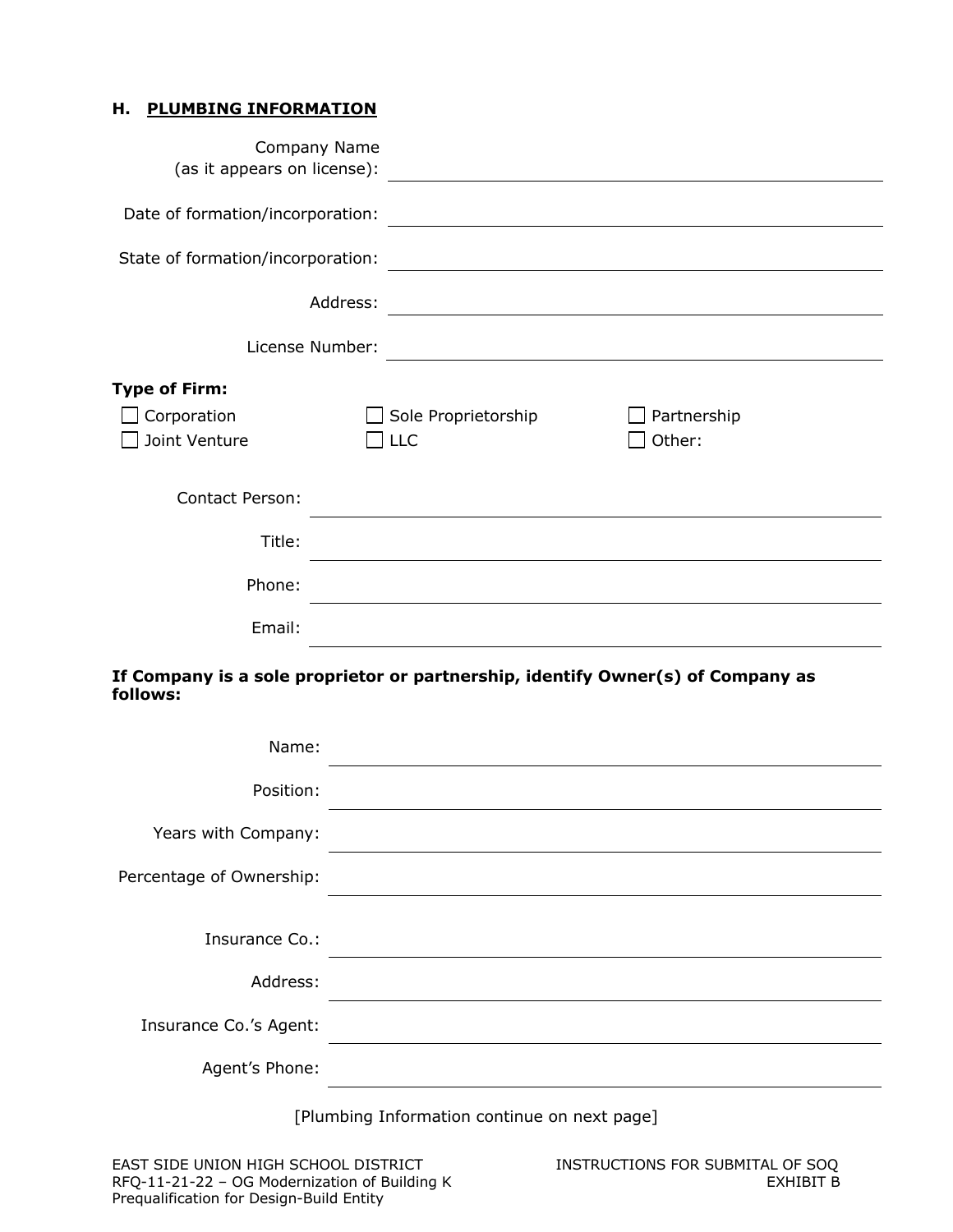(Plumbing Information Continued)

- 1. Has there been a change in ownership of the Company within the last three (3) years?
	- $\Box$  **YES**  $\Box$  **NO** If yes, please provide explanation on a separate page. [Reference as H1]
		- \***NOTE**: A publicly-traded corporation is not required to answer this question.
- 2. Has the Company changed names or license number in the past five (5) years?
	- **YES NO** If yes, please provide explanation, including reason for the change on a separate page. [Reference as H2]
- 3. Has any owner or corporate officer operated worked for any other plumbing firm in the last five (5) years?
	- $\Box$  **YES**  $\Box$  **NO** If yes, please provide explanation on a separate page. [Reference as H3]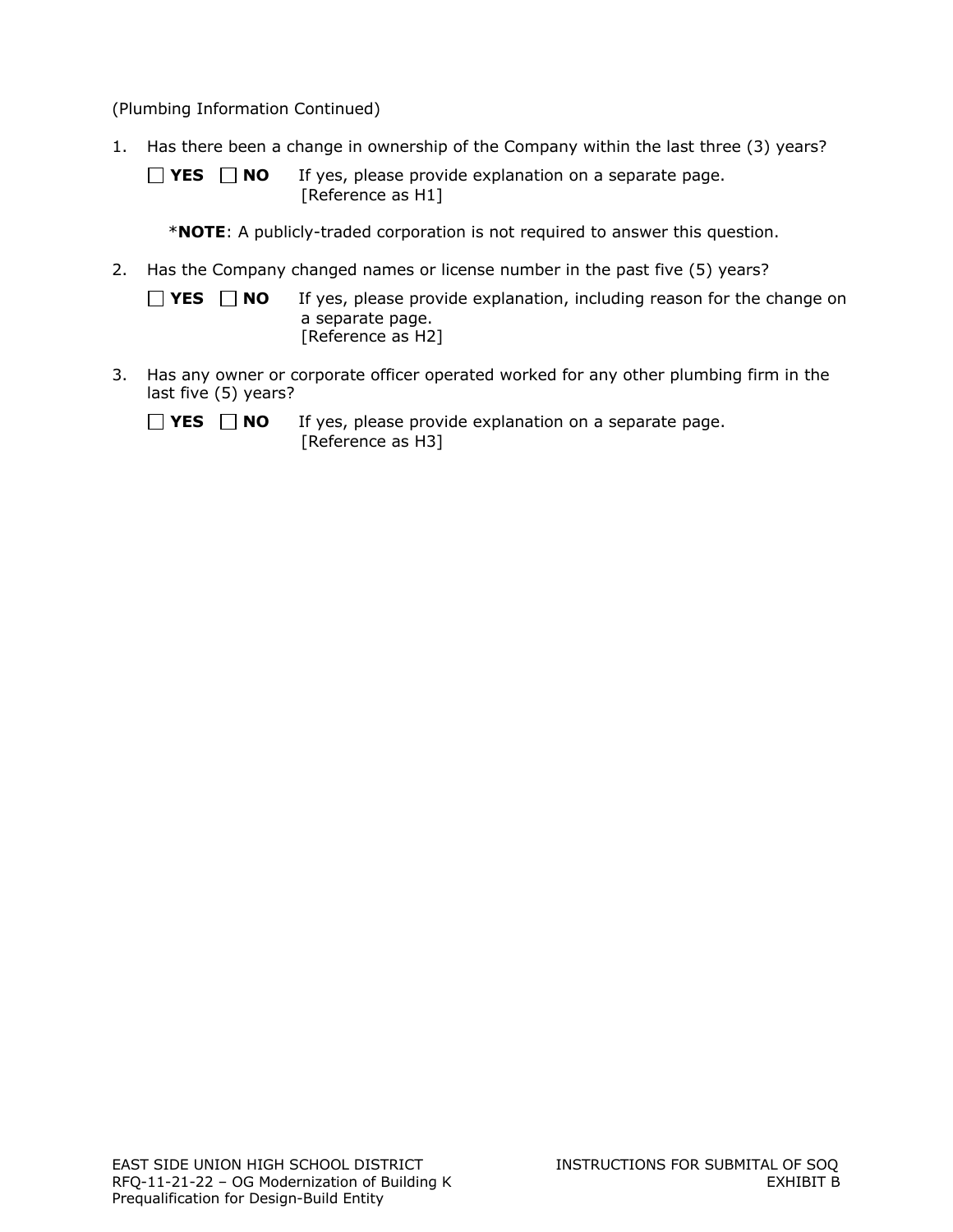## **I. OTHER PRINCIPAL ENGINEER INFORMATION (IF APPLICABLE)**

| Company Name<br>(as it appears on license): |                                                                                                                       |
|---------------------------------------------|-----------------------------------------------------------------------------------------------------------------------|
| Date of formation/incorporation:            | <u> 1980 - Johann Stoff, deutscher Stoffen und der Stoffen und der Stoffen und der Stoffen und der Stoffen und de</u> |
| State of formation/incorporation:           | <u> 1980 - Johann Barn, fransk politik (f. 1980)</u>                                                                  |
| Address:                                    | <u> 1980 - Johann Barn, mars ann an t-Amhain Aonaichte ann an t-Amhain Aonaichte ann an t-Amhain Aonaichte ann an</u> |
| License Number:                             |                                                                                                                       |
|                                             | Engineering Discipline: 2008 2009 2010 2020 2031 2032 2040 2051 2052 2053 2054 2055 2056 2057 2058 2059 2059 20       |
| <b>Type of Firm:</b>                        |                                                                                                                       |
| Corporation<br>Joint Venture                | Sole Proprietorship<br>Partnership<br>Other:<br>$ $ LLC                                                               |
| <b>Contact Person:</b>                      |                                                                                                                       |
| Title:                                      |                                                                                                                       |
| Phone:                                      |                                                                                                                       |
| Email:                                      |                                                                                                                       |
| follows:                                    | If Company is a sole proprietor or partnership, identify Owner(s) of Company as                                       |
| Name:                                       |                                                                                                                       |
| Position:                                   |                                                                                                                       |
| Years with Company:                         |                                                                                                                       |
| Percentage of Ownership:                    |                                                                                                                       |
| Insurance Co.:                              |                                                                                                                       |
| Address:                                    |                                                                                                                       |
| Insurance Co.'s Agent:                      |                                                                                                                       |
| Agent's Phone:                              |                                                                                                                       |
| EAST SIDE UNION HIGH SCHOOL DISTRICT        | [Other Principal Engineer Information continue on next page]<br>INSTRUCTIONS FOR SUBMITAL OF SOQ                      |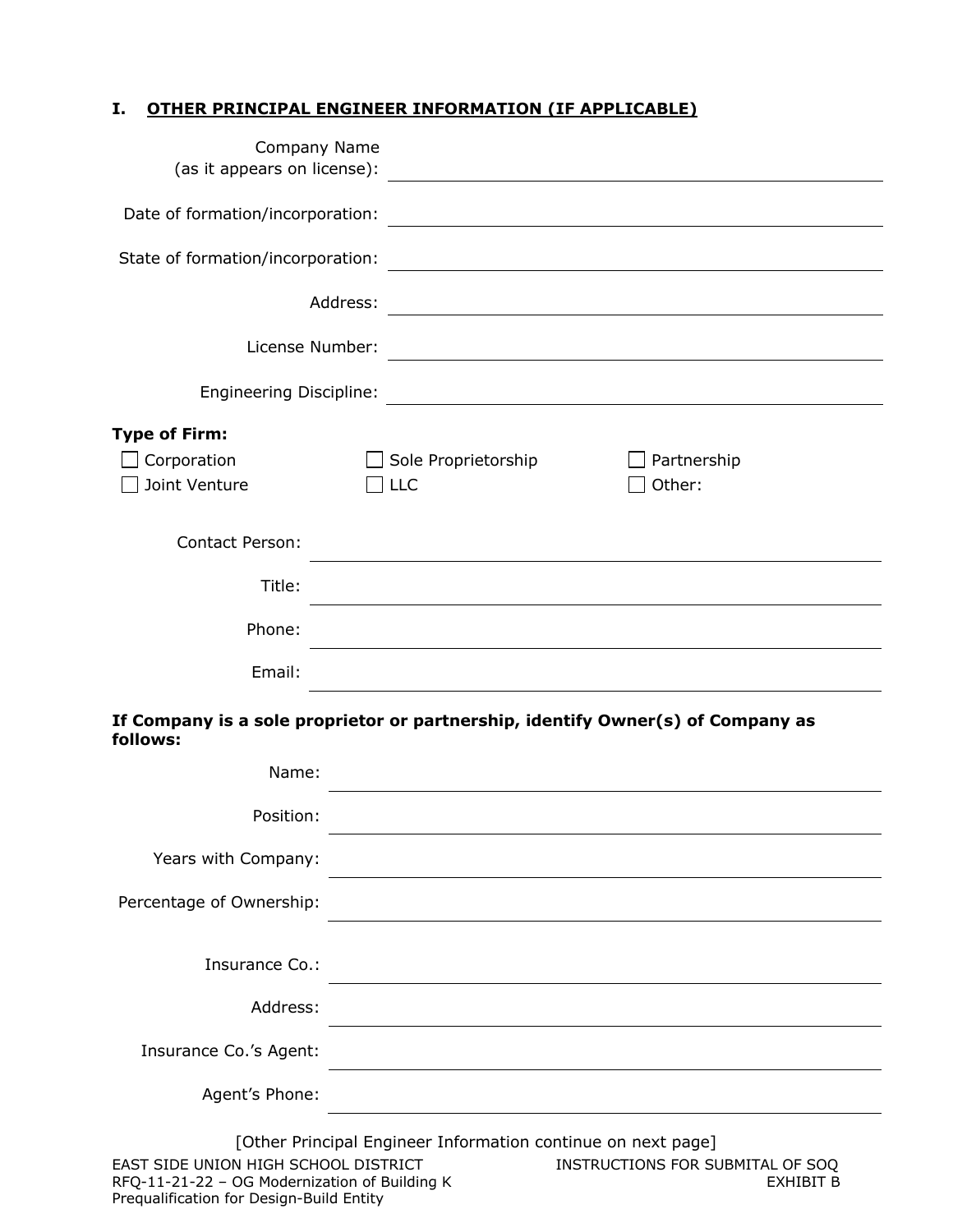(Other Principal Engineer Information Continued)

1. Has there been a change in ownership of the Company within the last three (3) years?

 $\Box$  **YES**  $\Box$  **NO** If yes, please provide explanation on a separate page. [Reference as I1]

\***NOTE**: A publicly-traded corporation is not required to answer this question.

2. Has the Company changed names or license number in the past five (5) years?

| $\Box$ YES $\Box$ NO | If yes, please provide explanation, including reason for the change on |
|----------------------|------------------------------------------------------------------------|
|                      | a separate page.                                                       |
|                      | [Reference as I2]                                                      |

3. Has any owner or corporate officer operated worked for any other engineering firm in the last five (5) years?

 $\Box$  **YES**  $\Box$  **NO** If yes, please provide explanation on a separate page. [Reference as I3]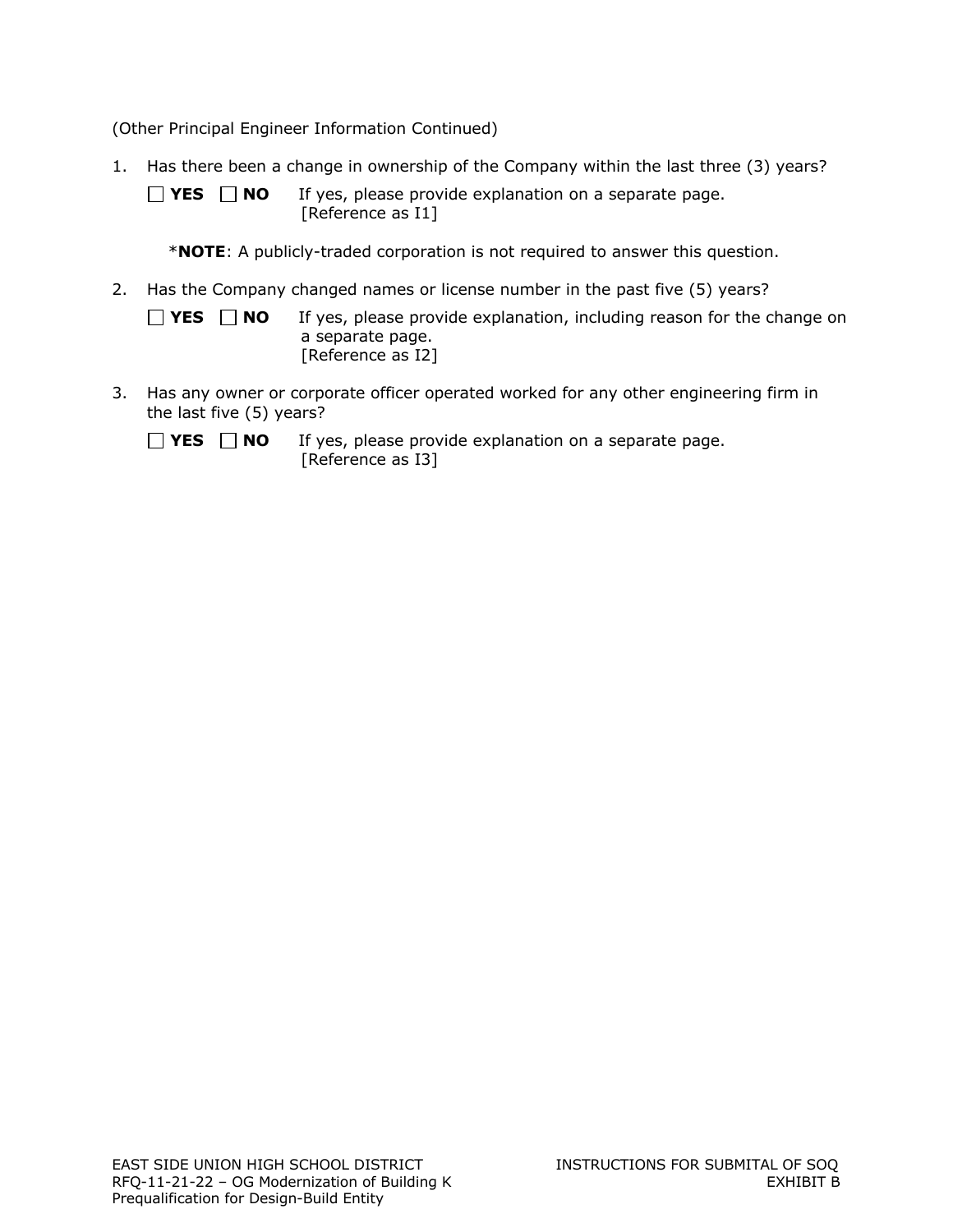## **J. PASS/FAIL QUESTIONNAIRE**

| 1. Does Architect possess a valid and current California professional<br>license for the services for which Architect will be responsible?                                                                                                              | <b>YES</b>  | <b>NO</b> |
|---------------------------------------------------------------------------------------------------------------------------------------------------------------------------------------------------------------------------------------------------------|-------------|-----------|
| 2. Does each Principal Engineer (Structural, Civil, Mechanical, Electrical,<br>Plumbing, and Acoustical (if applicable)) possess a valid and current<br>California professional license for the services for which the Engineer will<br>be responsible? | <b>YES</b>  | <b>NO</b> |
| 3. Does Architect have a current Workers' Compensation Insurance<br>policy as required by the Labor Code or is legally self-insured pursuant<br>to Labor Code section 3700 et. seq.?                                                                    | <b>YES</b>  | <b>NO</b> |
| 4. Does each Engineer have a current Workers' Compensation Insurance<br>policy as required by the Labor Code or is legally self-insured pursuant<br>to Labor Code section 3700 et. Seq.?                                                                | <b>YES</b>  | <b>NO</b> |
| 5. Does Contractor know and understand its obligations regarding the<br>employment of apprentices on public works projects and intends to<br>comply with such requirements?                                                                             | <b>YES</b>  | <b>NO</b> |
| 6. Is the Design-Build Entity's surety (and Contractor's surety, if<br>Contractor is not the Design-Build Entity) admitted by the State of<br>California Department of Insurance to do business in the State of<br>California?                          | <b>YES</b>  | <b>NO</b> |
| 7. Is the Design-Build Entity's surety (and Contractor's surety, if<br>Contractor is not the Design-Build Entity) listed in the current edition of<br>the United States Department of the Treasury's listing of approved<br>sureties?                   | <b>YES</b>  | <b>NO</b> |
| 8. Does the Design-Build Entity's surety (and Contractor's surety, if<br>Contractor is not the Design-Build Entity) possess a Bests' rating of no<br>less than (A-) Level VII?                                                                          | <b>YES</b>  | <b>NO</b> |
| 9. Has the Architect's license been revoked at any time in the last five<br>years?                                                                                                                                                                      | $\vert$ YES | <b>NO</b> |
| 10. Has any Engineer's (Structural, Civil, Mechanical, Electrical,<br>Plumbing, and Acoustical (if applicable) license been revoked at any<br>time in the last five years?                                                                              | <b>YES</b>  | <b>NO</b> |

[Pass/Fail Questionnaire continue on next page]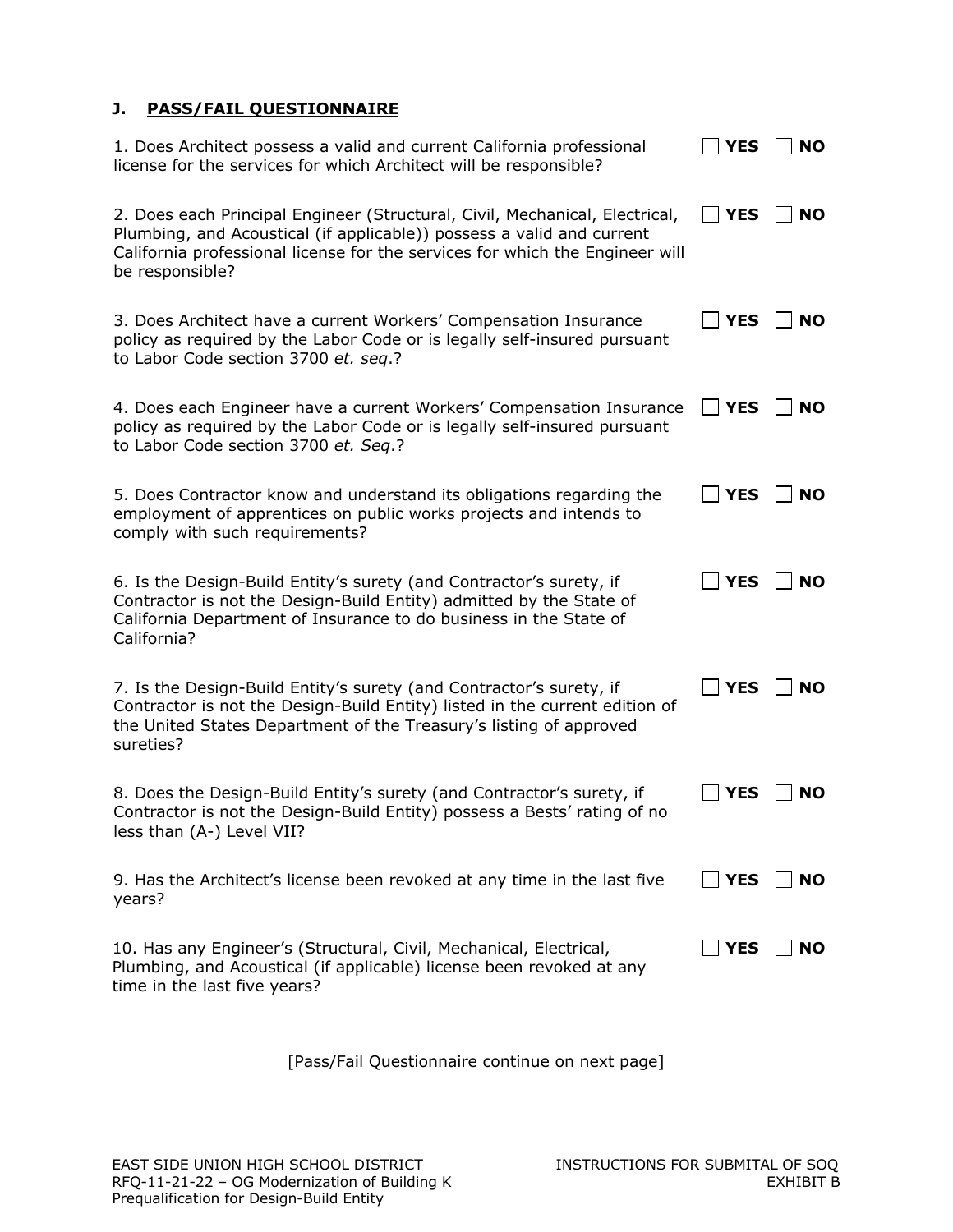(Pass/Fail Questionnaire Continued)

| 11. Has Contractor been "default terminated" by an owner (other than<br>for convenience) or its surety has completed or paid for completion of a<br>contract within the last five years?                                                                                                                                                                     | <b>YES</b> | <b>NO</b> |
|--------------------------------------------------------------------------------------------------------------------------------------------------------------------------------------------------------------------------------------------------------------------------------------------------------------------------------------------------------------|------------|-----------|
| 12. Has Contractor been deemed ineligible to bid on or be awarded any<br>local, state or federal public works contract, or to perform as a general<br>contractor or subcontractor on any such public works contract, pursuant<br>to either Labor Code section 1777.1 or Labor Code section 1777.7 or<br>any other local, state or federal law or regulation? | $\Box$ YES | NO.       |
| 13. Is the Contractor, the Architect, or any Principal Engineer<br>(Structural, Civil, Mechanical, Electrical, Plumbing, and Acoustical<br>(if applicable)) currently the debtor in a bankruptcy case?                                                                                                                                                       | <b>YES</b> | <b>NO</b> |

#### **In order to pass, Respondent must answer "yes" to questions 1-8, and answer "no" to questions 9-13**